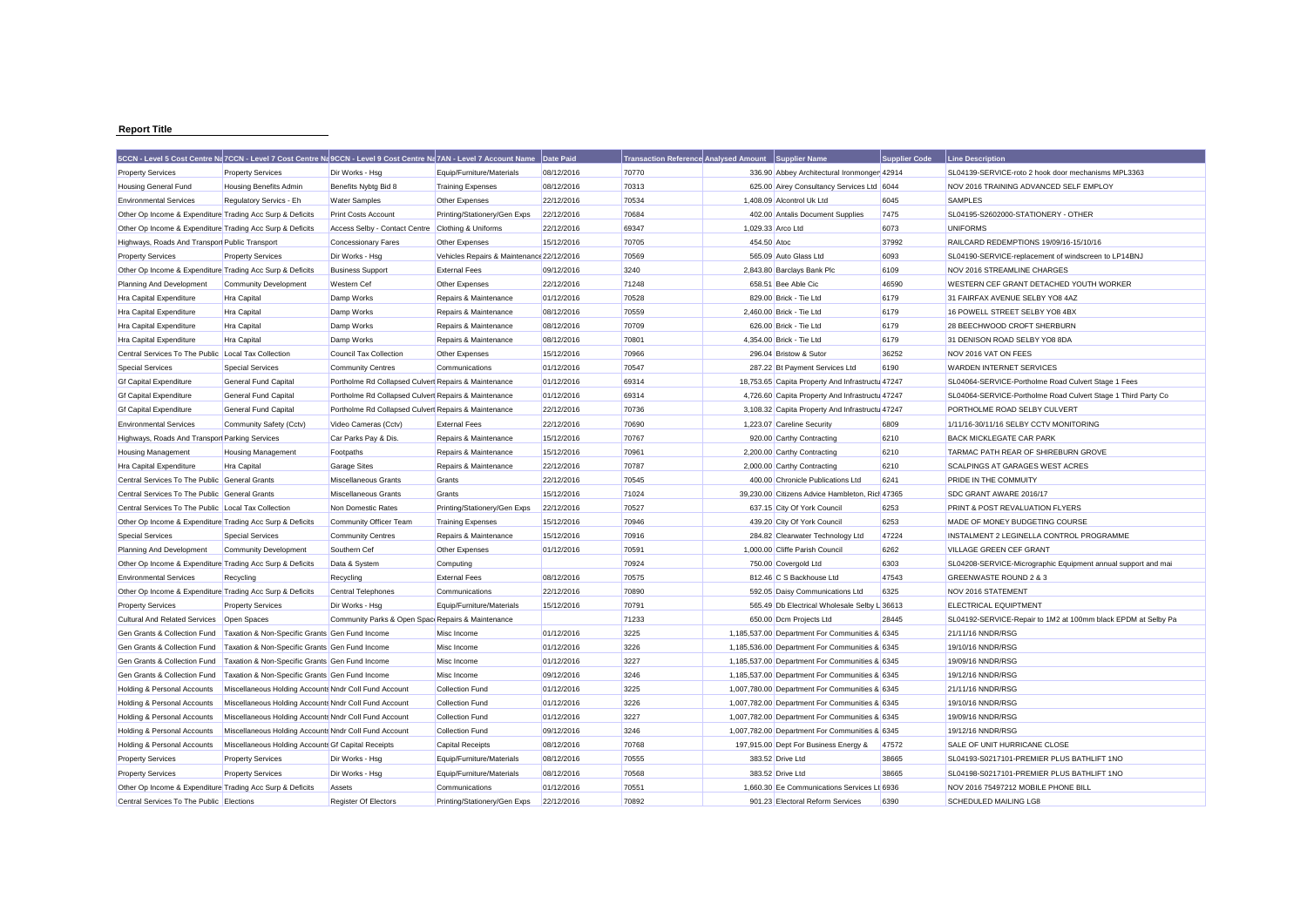| Central Services To The Public Elections<br>Register Of Electors<br>22/12/2016<br>70893<br>1,422.44 Electoral Reform Services<br>6390<br><b>SCHEDULED MAILING LG4</b><br>Printing/Stationery/Gen Exps<br>Sherburn Comm.Office<br>Repairs & Maintenance<br>70960<br>1,215.00 Emmerson Doors Ltd<br>6398<br>T&M MOTORCYCLES SWORDFISH WAT<br>Other Op Income & Expenditure Trading Acc Surp & Deficits<br>Cultural And Related Services   Open Spaces<br>Community Parks & Open Spac Repairs & Maintenance<br>15/12/2016<br>70516<br>4,216.10 Enterprise Managed Services Lt 6404<br>NOV 2016 WASTE MANAGEMENT<br><b>Cultural And Related Services</b><br>Open Spaces<br><b>Grass Cutting</b><br>Repairs & Maintenance<br>15/12/2016<br>70516<br>2,764.64 Enterprise Managed Services Lt 6404<br>NOV 2016 WASTE MANAGEMENT<br><b>Cultural And Related Services</b><br>Selby Park<br>Repairs & Maintenance<br>15/12/2016<br>70516<br>8,524.94 Enterprise Managed Services Lt 6404<br>NOV 2016 WASTE MANAGEMENT<br>Open Spaces<br><b>Cultural And Related Services</b><br>Recreation & Sport<br>Repairs & Maintenance<br>15/12/2016<br>70516<br>727.58 Enterprise Managed Services Lt 6404<br>NOV 2016 WASTE MANAGEMENT<br>Selby Leisure Centre<br>70516<br><b>Environmental Services</b><br><b>Cemetery Services</b><br><b>Closed Burial Ground</b><br>Repairs & Maintenance<br>15/12/2016<br>1,093.14 Enterprise Managed Services Lt 6404<br>NOV 2016 WASTE MANAGEMENT<br>116,513.72 Enterprise Managed Services Lt 6404<br><b>Environmental Services</b><br>Recycling<br><b>External Fees</b><br>15/12/2016<br>70516<br>NOV 2016 WASTE MANAGEMENT<br>Recycling<br>70759<br>2,551.65 Enterprise Managed Services Lt 6404<br><b>Environmental Services</b><br>Recycling<br><b>External Fees</b><br>22/12/2016<br>OCT 2016 MANAGEMENT FEE UPLIFT<br>Recycling<br>70516<br>45,514.72 Enterprise Managed Services Lt 6404<br><b>Environmental Services</b><br><b>Street Cleansing</b><br><b>Street Cleansing</b><br><b>External Fees</b><br>15/12/2016<br>NOV 2016 WASTE MANAGEMENT<br>70759<br>996.77 Enterprise Managed Services Lt 6404<br><b>Environmental Services</b><br><b>Street Cleansing</b><br><b>Street Cleansing</b><br><b>External Fees</b><br>22/12/2016<br>OCT 2016 MANAGEMENT FEE UPLIFT<br>70516<br>4,251.65 Enterprise Managed Services Lt 6404<br><b>Environmental Services</b><br><b>Trade Waste</b><br><b>Clinical Waste</b><br><b>External Fees</b><br>15/12/2016<br>NOV 2016 WASTE MANAGEMENT<br>70516<br>25,056.25 Enterprise Managed Services Lt 6404<br><b>Environmental Services</b><br><b>Trade Waste</b><br><b>Commercial Waste</b><br><b>External Fees</b><br>15/12/2016<br>NOV 2016 WASTE MANAGEMENT<br>70759<br>548.73 Enterprise Managed Services Lt 6404<br>OCT 2016 MANAGEMENT FEE UPLIFT<br><b>Environmental Services</b><br><b>Trade Waste</b><br><b>Commercial Waste</b><br><b>External Fees</b><br>22/12/2016<br>70516<br>21,419.69 Enterprise Managed Services Lt 6404<br><b>Environmental Services</b><br><b>Waste Collection</b><br>Dom.Wheeled Bins/Sac<br><b>External Fees</b><br>15/12/2016<br>NOV 2016 WASTE MANAGEMENT<br><b>Environmental Services</b><br>Dom.Wheeled Bins/Sac<br>70759<br>469.09 Enterprise Managed Services Lt 6404<br>OCT 2016 MANAGEMENT FEE UPLIFT<br><b>Waste Collection</b><br><b>External Fees</b><br>22/12/2016<br>70516<br>1,610.29 Enterprise Managed Services Lt 6404<br>NOV 2016 WASTE MANAGEMENT<br><b>Environmental Services</b><br><b>Waste Collection</b><br><b>Refuse Collection General</b><br>Advertising<br>15/12/2016<br><b>Environmental Services</b><br><b>Refuse Collection General</b><br>70516<br>84,341.06 Enterprise Managed Services Lt 6404<br><b>Waste Collection</b><br><b>External Fees</b><br>15/12/2016<br>NOV 2016 WASTE MANAGEMENT<br><b>Refuse Collection General</b><br>70759<br>1,684.35 Enterprise Managed Services Lt 6404<br>OCT 2016 MANAGEMENT FEE UPLIFT<br><b>Environmental Services</b><br><b>Waste Collection</b><br><b>External Fees</b><br>22/12/2016<br>Highways, Roads And Transpor Parking Services<br>Car Parks-Other<br>Repairs & Maintenance<br>70516<br>269.60 Enterprise Managed Services Lt 6404<br>NOV 2016 WASTE MANAGEMENT<br>15/12/2016<br>Grassed Areas & Open Spaces Repairs & Maintenance<br>15/12/2016<br>70516<br>7,307.71 Enterprise Managed Services Lt 6404<br>NOV 2016 WASTE MANAGEMENT<br><b>Special Services</b><br><b>Special Services</b><br>Hra Capital Expenditure<br>Damp Works<br>Repairs & Maintenance<br>15/12/2016<br>70336<br>1,067.00 Envirovent Ltd<br>6406<br>27EDEN AVENUE SELBY YO8 8DR<br>Hra Capital<br>Damp Works<br>Repairs & Maintenance<br>22/12/2016<br>70565<br>719.00 Envirovent Ltd<br>6406<br>22 OAKLANDS CRESCENT CAMBLESFORTH YO8 8H<br>Hra Capital Expenditure<br>Hra Capital<br>Hra Capital Expenditure<br>Hra Capital<br>Damp Works<br>Repairs & Maintenance<br>22/12/2016<br>70574<br>1,466.00 Envirovent Ltd<br>6406<br>6 HOLLY GROVE THORPE WILLOUGHBY YO8 9LY<br>70587<br>4 MAIN STREET KIRK SMEATON WF8 3JY<br><b>Hra Capital Expenditure</b><br>Hra Capital<br>Damp Works<br>Repairs & Maintenance<br>22/12/2016<br>1.067.00 Envirovent Ltd<br>6406<br>70708<br>1.067.00 Envirovent Ltd<br>6406<br>2 WESTFIELD COURT EGGBOROUGH<br><b>Hra Capital Expenditure</b><br>Hra Capital<br>Damp Works<br>Repairs & Maintenance<br>22/12/2016<br>70742<br><b>Hra Capital Expenditure</b><br>Hra Capital<br>Damp Works<br>Repairs & Maintenance<br>22/12/2016<br>684.00 Envirovent Ltd<br>6406<br>10 CHURCH LANE SELBY YO8 4PQ<br>Equip/Furniture/Materials<br>70762<br>942.64 Fairfax Plant Hire<br><b>Property Services</b><br><b>Property Services</b><br>Dir Works - Hsg<br>22/12/2016<br>6509<br>NOV 2016 STATEMENT<br>70504<br>6447<br><b>Housing Management</b><br>Housing Management<br><b>Ousegate Hostel</b><br>Repairs & Maintenance<br>15/12/2016<br>250.59 Firelec Ltd<br>OUSEGATE LODGE SMOKE DETECTOR<br><b>Special Services</b><br>70078<br>301.38 Firelec Ltd<br>6447<br>NORMANDY CLOSE RENEWAL OF SERVICE AGREE<br><b>Special Services</b><br><b>Community Centres</b><br><b>Fixtures &amp; Fittings</b><br>01/12/2016<br>70891<br>404.88 Forest House Vets Ltd<br>6457<br><b>RIDING ESTABLISHMENT INSPECTION</b><br><b>Environmental Services</b><br>Regulatory Servics - Eh<br>Licences-Other<br><b>External Fees</b><br>22/12/2016<br><b>Gf Capital Expenditure</b><br>70695<br>11,900.00 Foursys Ltd<br>31418<br>SL03982-SERVICE-Sophos Antivirus Renewal<br>General Fund Capital<br>Ict - Capital Projects<br>Computing<br>08/12/2016<br>70743<br>6464<br>OCT 2016 GREENWASTE<br><b>Environmental Services</b><br>Recycling<br>Recycling<br><b>External Fees</b><br>15/12/2016<br>2,907.08 Friendship Estates Ltd<br><b>Environmental Services</b><br><b>External Fees</b><br>70543<br>457.60 Friendship Estates Ltd<br>6464<br>NOV 2016 GREENWASTE<br>Recycling<br>Recycling<br>22/12/2016<br>69667<br>4,000.00 GI Hearn Limited<br>43831<br>SL03362-SERVICE-Update of Strategic Housing Market Assessment<br>Planning And Development<br><b>Planning Policy</b><br>Dev. Policy Serv. (Plan Selby)<br><b>Professional Fees</b><br>22/12/2016<br><b>Environmental Services</b><br>Repairs & Maintenance<br>71130<br>4,376.00 Go-Gum Limited<br>47512<br>SL04191-SERVICE-Deep clean and surface protect of Tadcaster B<br>Community Safety (Cctv)<br>Video Cameras (Cctv)<br>15/12/2016<br>70501<br>5,010.00 Groundwork Wakefield Ltd<br>44350<br>Planning And Development<br><b>Planning Policy</b><br>Dev. Policy Serv. (Plan Selby)<br><b>Professional Fees</b><br>SL02846-SERVICE-Landscape Assessment for PLAN Selby<br>63565<br>8,888.00 Gva Grimley Ltd<br>41712<br><b>ELR UPDATE</b><br>Planning And Development<br><b>Planning Policy</b><br>Dev. Policy Serv. (Plan Selby)<br><b>Professional Fees</b><br><b>Cultural And Related Services</b><br>Community Parks & Open Spac Repairs & Maintenance<br>70280<br>772.63 Hags-Smp Limited<br>7039<br>SL04168-SERVICE-Quote 11/11/16 Leeds Rd play area<br>Open Spaces<br>08/12/2016<br><b>Environmental Services</b><br><b>Public Conveniences</b><br><b>External Fees</b><br>22/12/2016<br>70707<br>3,695.48 Healthmatic Ltd<br>6545<br>CAR PARK CLEANING 01/01/17-31/01/17<br>Regulatory Servics - Eh<br><b>Housing Management</b><br><b>Central Heating-Gas</b><br>Repairs & Maintenance<br>22/12/2016<br>71169<br>14,554.87 Help-Link Uk Ltd<br>21887<br>INSTALMENT 80 GAS CONTRACT 2014-17<br>Housing Management<br>Hra Capital<br><b>Central Heating Systems</b><br>Repairs & Maintenance<br>71169<br>11,821.12 Help-Link Uk Ltd<br>21887<br>INSTALMENT 80 GAS CONTRACT 2014-17<br>Hra Capital Expenditure<br>22/12/2016<br>Other Op Income & Expenditure Trading Acc Surp & Deficits<br><b>Debt Control</b><br>Other Expenses<br>08/12/2016<br>70683<br>551.70 Henriksen Ltd<br>6555<br>NOV 2016 COMMISSION<br><b>Gf Capital Expenditure</b><br>General Fund Capital<br>Asset Mgmt Plan Leisure & Park Other Expenses<br>01/12/2016<br>70505<br>2,029.50 H.H. Smith & Sons Company Lir 43758<br>TAD LEISURE CENTRE ROOING REPAIRS<br>Holding & Personal Accounts<br><b>Control Accounts</b><br><b>Creditors Control</b><br>Tax Deduct On Contract Payme 15/12/2016<br>70897<br>2,716.00 Hm Revenue & Customs<br>6590<br>DEC 2016 CIS DEDUCTIONS<br>Planning And Development<br>Development Control<br><b>Planning Inquiries</b><br>Equip/Furniture/Materials<br>01/12/2016<br>70580<br>2,981.61 Hobs Reprographics Plc<br>47548<br>50/50 SPLIT FOR SHERBURN APPEAL JOB<br><b>Environmental Services</b><br>Regulatory Servics - Eh<br>Dog Warden<br>Other Expenses<br>71192<br>881.50 Holmefield Veterinary Centre<br>6598<br>NOV 2016 STATEMENT<br><b>Property Services</b><br><b>Property Services</b><br>Dir Works - Hsg<br><b>External Fees</b><br>01/12/2016<br>70537<br>1,930.00 Home Utility Group Limited<br>47533<br>25 MOOR LANE SHERBURN IN ELMET LS25 6DZ<br>70538<br>47533<br>7 HOLLY GROVE THORPE WILLOUGHBY<br><b>Property Services</b><br><b>Property Services</b><br>Dir Works - Hsg<br><b>External Fees</b><br>01/12/2016<br>1,930.00 Home Utility Group Limited<br>70766<br>21474<br>NOV 2016 STATEMENT<br>15/12/2016<br>6,549.06 Howdens Joinery Ltd |                          |                          |                 |                           |  |  |  |
|----------------------------------------------------------------------------------------------------------------------------------------------------------------------------------------------------------------------------------------------------------------------------------------------------------------------------------------------------------------------------------------------------------------------------------------------------------------------------------------------------------------------------------------------------------------------------------------------------------------------------------------------------------------------------------------------------------------------------------------------------------------------------------------------------------------------------------------------------------------------------------------------------------------------------------------------------------------------------------------------------------------------------------------------------------------------------------------------------------------------------------------------------------------------------------------------------------------------------------------------------------------------------------------------------------------------------------------------------------------------------------------------------------------------------------------------------------------------------------------------------------------------------------------------------------------------------------------------------------------------------------------------------------------------------------------------------------------------------------------------------------------------------------------------------------------------------------------------------------------------------------------------------------------------------------------------------------------------------------------------------------------------------------------------------------------------------------------------------------------------------------------------------------------------------------------------------------------------------------------------------------------------------------------------------------------------------------------------------------------------------------------------------------------------------------------------------------------------------------------------------------------------------------------------------------------------------------------------------------------------------------------------------------------------------------------------------------------------------------------------------------------------------------------------------------------------------------------------------------------------------------------------------------------------------------------------------------------------------------------------------------------------------------------------------------------------------------------------------------------------------------------------------------------------------------------------------------------------------------------------------------------------------------------------------------------------------------------------------------------------------------------------------------------------------------------------------------------------------------------------------------------------------------------------------------------------------------------------------------------------------------------------------------------------------------------------------------------------------------------------------------------------------------------------------------------------------------------------------------------------------------------------------------------------------------------------------------------------------------------------------------------------------------------------------------------------------------------------------------------------------------------------------------------------------------------------------------------------------------------------------------------------------------------------------------------------------------------------------------------------------------------------------------------------------------------------------------------------------------------------------------------------------------------------------------------------------------------------------------------------------------------------------------------------------------------------------------------------------------------------------------------------------------------------------------------------------------------------------------------------------------------------------------------------------------------------------------------------------------------------------------------------------------------------------------------------------------------------------------------------------------------------------------------------------------------------------------------------------------------------------------------------------------------------------------------------------------------------------------------------------------------------------------------------------------------------------------------------------------------------------------------------------------------------------------------------------------------------------------------------------------------------------------------------------------------------------------------------------------------------------------------------------------------------------------------------------------------------------------------------------------------------------------------------------------------------------------------------------------------------------------------------------------------------------------------------------------------------------------------------------------------------------------------------------------------------------------------------------------------------------------------------------------------------------------------------------------------------------------------------------------------------------------------------------------------------------------------------------------------------------------------------------------------------------------------------------------------------------------------------------------------------------------------------------------------------------------------------------------------------------------------------------------------------------------------------------------------------------------------------------------------------------------------------------------------------------------------------------------------------------------------------------------------------------------------------------------------------------------------------------------------------------------------------------------------------------------------------------------------------------------------------------------------------------------------------------------------------------------------------------------------------------------------------------------------------------------------------------------------------------------------------------------------------------------------------------------------------------------------------------------------------------------------------------------------------------------------------------------------------------------------------------------------------------------------------------------------------------------------------------------------------------------------------------------------------------------------------------------------------------------------------------------------------------------------------------------------------------------------------------------------------------------------------------------------------------------------------------------------------------------------------------------------------------------------------------------------------------------------------------------------------------------------------------------------------------------------------------------------------------------------------------------------------------------------------------------------------------------------------------------------------------------------------------------------------------------------------------------------------------------------------------------------------------------------------------------------------------------------------------------------------------------------------------------------------------------------------------------------------------------------------------------------------------------------------------------------------------------------------------------------------------------------------------------------------------------------------------------------------------------------------------------------------------------------------------------------------------------------------------------------------------------------------------------------------------------------------------------------------------------------------------------------------------------------------------------------------------------------------------------------------------------------------------------------------------------------------------------------------------------------------------------------------------------------------------------------------------------------------------------------------------------------------------------------------------------------------------------------------------------------------------------------------------------------------------------------------------------------------------------------------------------------------------------------------------------------------------------------------------------------------------------------------------------------------------------|--------------------------|--------------------------|-----------------|---------------------------|--|--|--|
|                                                                                                                                                                                                                                                                                                                                                                                                                                                                                                                                                                                                                                                                                                                                                                                                                                                                                                                                                                                                                                                                                                                                                                                                                                                                                                                                                                                                                                                                                                                                                                                                                                                                                                                                                                                                                                                                                                                                                                                                                                                                                                                                                                                                                                                                                                                                                                                                                                                                                                                                                                                                                                                                                                                                                                                                                                                                                                                                                                                                                                                                                                                                                                                                                                                                                                                                                                                                                                                                                                                                                                                                                                                                                                                                                                                                                                                                                                                                                                                                                                                                                                                                                                                                                                                                                                                                                                                                                                                                                                                                                                                                                                                                                                                                                                                                                                                                                                                                                                                                                                                                                                                                                                                                                                                                                                                                                                                                                                                                                                                                                                                                                                                                                                                                                                                                                                                                                                                                                                                                                                                                                                                                                                                                                                                                                                                                                                                                                                                                                                                                                                                                                                                                                                                                                                                                                                                                                                                                                                                                                                                                                                                                                                                                                                                                                                                                                                                                                                                                                                                                                                                                                                                                                                                                                                                                                                                                                                                                                                                                                                                                                                                                                                                                                                                                                                                                                                                                                                                                                                                                                                                                                                                                                                                                                                                                                                                                                                                                                                                                                                                                                                                                                                                                                                                                                                                                                                                                                                                                                                                                                                                                                                                                                                                                                                                                                                                                                                                                                                                                                                                                                                                                                                                                                                                                                                                                  |                          |                          |                 |                           |  |  |  |
|                                                                                                                                                                                                                                                                                                                                                                                                                                                                                                                                                                                                                                                                                                                                                                                                                                                                                                                                                                                                                                                                                                                                                                                                                                                                                                                                                                                                                                                                                                                                                                                                                                                                                                                                                                                                                                                                                                                                                                                                                                                                                                                                                                                                                                                                                                                                                                                                                                                                                                                                                                                                                                                                                                                                                                                                                                                                                                                                                                                                                                                                                                                                                                                                                                                                                                                                                                                                                                                                                                                                                                                                                                                                                                                                                                                                                                                                                                                                                                                                                                                                                                                                                                                                                                                                                                                                                                                                                                                                                                                                                                                                                                                                                                                                                                                                                                                                                                                                                                                                                                                                                                                                                                                                                                                                                                                                                                                                                                                                                                                                                                                                                                                                                                                                                                                                                                                                                                                                                                                                                                                                                                                                                                                                                                                                                                                                                                                                                                                                                                                                                                                                                                                                                                                                                                                                                                                                                                                                                                                                                                                                                                                                                                                                                                                                                                                                                                                                                                                                                                                                                                                                                                                                                                                                                                                                                                                                                                                                                                                                                                                                                                                                                                                                                                                                                                                                                                                                                                                                                                                                                                                                                                                                                                                                                                                                                                                                                                                                                                                                                                                                                                                                                                                                                                                                                                                                                                                                                                                                                                                                                                                                                                                                                                                                                                                                                                                                                                                                                                                                                                                                                                                                                                                                                                                                                                                                  |                          |                          |                 |                           |  |  |  |
|                                                                                                                                                                                                                                                                                                                                                                                                                                                                                                                                                                                                                                                                                                                                                                                                                                                                                                                                                                                                                                                                                                                                                                                                                                                                                                                                                                                                                                                                                                                                                                                                                                                                                                                                                                                                                                                                                                                                                                                                                                                                                                                                                                                                                                                                                                                                                                                                                                                                                                                                                                                                                                                                                                                                                                                                                                                                                                                                                                                                                                                                                                                                                                                                                                                                                                                                                                                                                                                                                                                                                                                                                                                                                                                                                                                                                                                                                                                                                                                                                                                                                                                                                                                                                                                                                                                                                                                                                                                                                                                                                                                                                                                                                                                                                                                                                                                                                                                                                                                                                                                                                                                                                                                                                                                                                                                                                                                                                                                                                                                                                                                                                                                                                                                                                                                                                                                                                                                                                                                                                                                                                                                                                                                                                                                                                                                                                                                                                                                                                                                                                                                                                                                                                                                                                                                                                                                                                                                                                                                                                                                                                                                                                                                                                                                                                                                                                                                                                                                                                                                                                                                                                                                                                                                                                                                                                                                                                                                                                                                                                                                                                                                                                                                                                                                                                                                                                                                                                                                                                                                                                                                                                                                                                                                                                                                                                                                                                                                                                                                                                                                                                                                                                                                                                                                                                                                                                                                                                                                                                                                                                                                                                                                                                                                                                                                                                                                                                                                                                                                                                                                                                                                                                                                                                                                                                                                                  |                          |                          |                 |                           |  |  |  |
|                                                                                                                                                                                                                                                                                                                                                                                                                                                                                                                                                                                                                                                                                                                                                                                                                                                                                                                                                                                                                                                                                                                                                                                                                                                                                                                                                                                                                                                                                                                                                                                                                                                                                                                                                                                                                                                                                                                                                                                                                                                                                                                                                                                                                                                                                                                                                                                                                                                                                                                                                                                                                                                                                                                                                                                                                                                                                                                                                                                                                                                                                                                                                                                                                                                                                                                                                                                                                                                                                                                                                                                                                                                                                                                                                                                                                                                                                                                                                                                                                                                                                                                                                                                                                                                                                                                                                                                                                                                                                                                                                                                                                                                                                                                                                                                                                                                                                                                                                                                                                                                                                                                                                                                                                                                                                                                                                                                                                                                                                                                                                                                                                                                                                                                                                                                                                                                                                                                                                                                                                                                                                                                                                                                                                                                                                                                                                                                                                                                                                                                                                                                                                                                                                                                                                                                                                                                                                                                                                                                                                                                                                                                                                                                                                                                                                                                                                                                                                                                                                                                                                                                                                                                                                                                                                                                                                                                                                                                                                                                                                                                                                                                                                                                                                                                                                                                                                                                                                                                                                                                                                                                                                                                                                                                                                                                                                                                                                                                                                                                                                                                                                                                                                                                                                                                                                                                                                                                                                                                                                                                                                                                                                                                                                                                                                                                                                                                                                                                                                                                                                                                                                                                                                                                                                                                                                                                                  |                          |                          |                 |                           |  |  |  |
|                                                                                                                                                                                                                                                                                                                                                                                                                                                                                                                                                                                                                                                                                                                                                                                                                                                                                                                                                                                                                                                                                                                                                                                                                                                                                                                                                                                                                                                                                                                                                                                                                                                                                                                                                                                                                                                                                                                                                                                                                                                                                                                                                                                                                                                                                                                                                                                                                                                                                                                                                                                                                                                                                                                                                                                                                                                                                                                                                                                                                                                                                                                                                                                                                                                                                                                                                                                                                                                                                                                                                                                                                                                                                                                                                                                                                                                                                                                                                                                                                                                                                                                                                                                                                                                                                                                                                                                                                                                                                                                                                                                                                                                                                                                                                                                                                                                                                                                                                                                                                                                                                                                                                                                                                                                                                                                                                                                                                                                                                                                                                                                                                                                                                                                                                                                                                                                                                                                                                                                                                                                                                                                                                                                                                                                                                                                                                                                                                                                                                                                                                                                                                                                                                                                                                                                                                                                                                                                                                                                                                                                                                                                                                                                                                                                                                                                                                                                                                                                                                                                                                                                                                                                                                                                                                                                                                                                                                                                                                                                                                                                                                                                                                                                                                                                                                                                                                                                                                                                                                                                                                                                                                                                                                                                                                                                                                                                                                                                                                                                                                                                                                                                                                                                                                                                                                                                                                                                                                                                                                                                                                                                                                                                                                                                                                                                                                                                                                                                                                                                                                                                                                                                                                                                                                                                                                                                                  |                          |                          |                 |                           |  |  |  |
|                                                                                                                                                                                                                                                                                                                                                                                                                                                                                                                                                                                                                                                                                                                                                                                                                                                                                                                                                                                                                                                                                                                                                                                                                                                                                                                                                                                                                                                                                                                                                                                                                                                                                                                                                                                                                                                                                                                                                                                                                                                                                                                                                                                                                                                                                                                                                                                                                                                                                                                                                                                                                                                                                                                                                                                                                                                                                                                                                                                                                                                                                                                                                                                                                                                                                                                                                                                                                                                                                                                                                                                                                                                                                                                                                                                                                                                                                                                                                                                                                                                                                                                                                                                                                                                                                                                                                                                                                                                                                                                                                                                                                                                                                                                                                                                                                                                                                                                                                                                                                                                                                                                                                                                                                                                                                                                                                                                                                                                                                                                                                                                                                                                                                                                                                                                                                                                                                                                                                                                                                                                                                                                                                                                                                                                                                                                                                                                                                                                                                                                                                                                                                                                                                                                                                                                                                                                                                                                                                                                                                                                                                                                                                                                                                                                                                                                                                                                                                                                                                                                                                                                                                                                                                                                                                                                                                                                                                                                                                                                                                                                                                                                                                                                                                                                                                                                                                                                                                                                                                                                                                                                                                                                                                                                                                                                                                                                                                                                                                                                                                                                                                                                                                                                                                                                                                                                                                                                                                                                                                                                                                                                                                                                                                                                                                                                                                                                                                                                                                                                                                                                                                                                                                                                                                                                                                                                                  |                          |                          |                 |                           |  |  |  |
|                                                                                                                                                                                                                                                                                                                                                                                                                                                                                                                                                                                                                                                                                                                                                                                                                                                                                                                                                                                                                                                                                                                                                                                                                                                                                                                                                                                                                                                                                                                                                                                                                                                                                                                                                                                                                                                                                                                                                                                                                                                                                                                                                                                                                                                                                                                                                                                                                                                                                                                                                                                                                                                                                                                                                                                                                                                                                                                                                                                                                                                                                                                                                                                                                                                                                                                                                                                                                                                                                                                                                                                                                                                                                                                                                                                                                                                                                                                                                                                                                                                                                                                                                                                                                                                                                                                                                                                                                                                                                                                                                                                                                                                                                                                                                                                                                                                                                                                                                                                                                                                                                                                                                                                                                                                                                                                                                                                                                                                                                                                                                                                                                                                                                                                                                                                                                                                                                                                                                                                                                                                                                                                                                                                                                                                                                                                                                                                                                                                                                                                                                                                                                                                                                                                                                                                                                                                                                                                                                                                                                                                                                                                                                                                                                                                                                                                                                                                                                                                                                                                                                                                                                                                                                                                                                                                                                                                                                                                                                                                                                                                                                                                                                                                                                                                                                                                                                                                                                                                                                                                                                                                                                                                                                                                                                                                                                                                                                                                                                                                                                                                                                                                                                                                                                                                                                                                                                                                                                                                                                                                                                                                                                                                                                                                                                                                                                                                                                                                                                                                                                                                                                                                                                                                                                                                                                                                                  |                          |                          |                 |                           |  |  |  |
|                                                                                                                                                                                                                                                                                                                                                                                                                                                                                                                                                                                                                                                                                                                                                                                                                                                                                                                                                                                                                                                                                                                                                                                                                                                                                                                                                                                                                                                                                                                                                                                                                                                                                                                                                                                                                                                                                                                                                                                                                                                                                                                                                                                                                                                                                                                                                                                                                                                                                                                                                                                                                                                                                                                                                                                                                                                                                                                                                                                                                                                                                                                                                                                                                                                                                                                                                                                                                                                                                                                                                                                                                                                                                                                                                                                                                                                                                                                                                                                                                                                                                                                                                                                                                                                                                                                                                                                                                                                                                                                                                                                                                                                                                                                                                                                                                                                                                                                                                                                                                                                                                                                                                                                                                                                                                                                                                                                                                                                                                                                                                                                                                                                                                                                                                                                                                                                                                                                                                                                                                                                                                                                                                                                                                                                                                                                                                                                                                                                                                                                                                                                                                                                                                                                                                                                                                                                                                                                                                                                                                                                                                                                                                                                                                                                                                                                                                                                                                                                                                                                                                                                                                                                                                                                                                                                                                                                                                                                                                                                                                                                                                                                                                                                                                                                                                                                                                                                                                                                                                                                                                                                                                                                                                                                                                                                                                                                                                                                                                                                                                                                                                                                                                                                                                                                                                                                                                                                                                                                                                                                                                                                                                                                                                                                                                                                                                                                                                                                                                                                                                                                                                                                                                                                                                                                                                                                                  |                          |                          |                 |                           |  |  |  |
|                                                                                                                                                                                                                                                                                                                                                                                                                                                                                                                                                                                                                                                                                                                                                                                                                                                                                                                                                                                                                                                                                                                                                                                                                                                                                                                                                                                                                                                                                                                                                                                                                                                                                                                                                                                                                                                                                                                                                                                                                                                                                                                                                                                                                                                                                                                                                                                                                                                                                                                                                                                                                                                                                                                                                                                                                                                                                                                                                                                                                                                                                                                                                                                                                                                                                                                                                                                                                                                                                                                                                                                                                                                                                                                                                                                                                                                                                                                                                                                                                                                                                                                                                                                                                                                                                                                                                                                                                                                                                                                                                                                                                                                                                                                                                                                                                                                                                                                                                                                                                                                                                                                                                                                                                                                                                                                                                                                                                                                                                                                                                                                                                                                                                                                                                                                                                                                                                                                                                                                                                                                                                                                                                                                                                                                                                                                                                                                                                                                                                                                                                                                                                                                                                                                                                                                                                                                                                                                                                                                                                                                                                                                                                                                                                                                                                                                                                                                                                                                                                                                                                                                                                                                                                                                                                                                                                                                                                                                                                                                                                                                                                                                                                                                                                                                                                                                                                                                                                                                                                                                                                                                                                                                                                                                                                                                                                                                                                                                                                                                                                                                                                                                                                                                                                                                                                                                                                                                                                                                                                                                                                                                                                                                                                                                                                                                                                                                                                                                                                                                                                                                                                                                                                                                                                                                                                                                                  |                          |                          |                 |                           |  |  |  |
|                                                                                                                                                                                                                                                                                                                                                                                                                                                                                                                                                                                                                                                                                                                                                                                                                                                                                                                                                                                                                                                                                                                                                                                                                                                                                                                                                                                                                                                                                                                                                                                                                                                                                                                                                                                                                                                                                                                                                                                                                                                                                                                                                                                                                                                                                                                                                                                                                                                                                                                                                                                                                                                                                                                                                                                                                                                                                                                                                                                                                                                                                                                                                                                                                                                                                                                                                                                                                                                                                                                                                                                                                                                                                                                                                                                                                                                                                                                                                                                                                                                                                                                                                                                                                                                                                                                                                                                                                                                                                                                                                                                                                                                                                                                                                                                                                                                                                                                                                                                                                                                                                                                                                                                                                                                                                                                                                                                                                                                                                                                                                                                                                                                                                                                                                                                                                                                                                                                                                                                                                                                                                                                                                                                                                                                                                                                                                                                                                                                                                                                                                                                                                                                                                                                                                                                                                                                                                                                                                                                                                                                                                                                                                                                                                                                                                                                                                                                                                                                                                                                                                                                                                                                                                                                                                                                                                                                                                                                                                                                                                                                                                                                                                                                                                                                                                                                                                                                                                                                                                                                                                                                                                                                                                                                                                                                                                                                                                                                                                                                                                                                                                                                                                                                                                                                                                                                                                                                                                                                                                                                                                                                                                                                                                                                                                                                                                                                                                                                                                                                                                                                                                                                                                                                                                                                                                                                                  |                          |                          |                 |                           |  |  |  |
|                                                                                                                                                                                                                                                                                                                                                                                                                                                                                                                                                                                                                                                                                                                                                                                                                                                                                                                                                                                                                                                                                                                                                                                                                                                                                                                                                                                                                                                                                                                                                                                                                                                                                                                                                                                                                                                                                                                                                                                                                                                                                                                                                                                                                                                                                                                                                                                                                                                                                                                                                                                                                                                                                                                                                                                                                                                                                                                                                                                                                                                                                                                                                                                                                                                                                                                                                                                                                                                                                                                                                                                                                                                                                                                                                                                                                                                                                                                                                                                                                                                                                                                                                                                                                                                                                                                                                                                                                                                                                                                                                                                                                                                                                                                                                                                                                                                                                                                                                                                                                                                                                                                                                                                                                                                                                                                                                                                                                                                                                                                                                                                                                                                                                                                                                                                                                                                                                                                                                                                                                                                                                                                                                                                                                                                                                                                                                                                                                                                                                                                                                                                                                                                                                                                                                                                                                                                                                                                                                                                                                                                                                                                                                                                                                                                                                                                                                                                                                                                                                                                                                                                                                                                                                                                                                                                                                                                                                                                                                                                                                                                                                                                                                                                                                                                                                                                                                                                                                                                                                                                                                                                                                                                                                                                                                                                                                                                                                                                                                                                                                                                                                                                                                                                                                                                                                                                                                                                                                                                                                                                                                                                                                                                                                                                                                                                                                                                                                                                                                                                                                                                                                                                                                                                                                                                                                                                                  |                          |                          |                 |                           |  |  |  |
|                                                                                                                                                                                                                                                                                                                                                                                                                                                                                                                                                                                                                                                                                                                                                                                                                                                                                                                                                                                                                                                                                                                                                                                                                                                                                                                                                                                                                                                                                                                                                                                                                                                                                                                                                                                                                                                                                                                                                                                                                                                                                                                                                                                                                                                                                                                                                                                                                                                                                                                                                                                                                                                                                                                                                                                                                                                                                                                                                                                                                                                                                                                                                                                                                                                                                                                                                                                                                                                                                                                                                                                                                                                                                                                                                                                                                                                                                                                                                                                                                                                                                                                                                                                                                                                                                                                                                                                                                                                                                                                                                                                                                                                                                                                                                                                                                                                                                                                                                                                                                                                                                                                                                                                                                                                                                                                                                                                                                                                                                                                                                                                                                                                                                                                                                                                                                                                                                                                                                                                                                                                                                                                                                                                                                                                                                                                                                                                                                                                                                                                                                                                                                                                                                                                                                                                                                                                                                                                                                                                                                                                                                                                                                                                                                                                                                                                                                                                                                                                                                                                                                                                                                                                                                                                                                                                                                                                                                                                                                                                                                                                                                                                                                                                                                                                                                                                                                                                                                                                                                                                                                                                                                                                                                                                                                                                                                                                                                                                                                                                                                                                                                                                                                                                                                                                                                                                                                                                                                                                                                                                                                                                                                                                                                                                                                                                                                                                                                                                                                                                                                                                                                                                                                                                                                                                                                                                                  |                          |                          |                 |                           |  |  |  |
|                                                                                                                                                                                                                                                                                                                                                                                                                                                                                                                                                                                                                                                                                                                                                                                                                                                                                                                                                                                                                                                                                                                                                                                                                                                                                                                                                                                                                                                                                                                                                                                                                                                                                                                                                                                                                                                                                                                                                                                                                                                                                                                                                                                                                                                                                                                                                                                                                                                                                                                                                                                                                                                                                                                                                                                                                                                                                                                                                                                                                                                                                                                                                                                                                                                                                                                                                                                                                                                                                                                                                                                                                                                                                                                                                                                                                                                                                                                                                                                                                                                                                                                                                                                                                                                                                                                                                                                                                                                                                                                                                                                                                                                                                                                                                                                                                                                                                                                                                                                                                                                                                                                                                                                                                                                                                                                                                                                                                                                                                                                                                                                                                                                                                                                                                                                                                                                                                                                                                                                                                                                                                                                                                                                                                                                                                                                                                                                                                                                                                                                                                                                                                                                                                                                                                                                                                                                                                                                                                                                                                                                                                                                                                                                                                                                                                                                                                                                                                                                                                                                                                                                                                                                                                                                                                                                                                                                                                                                                                                                                                                                                                                                                                                                                                                                                                                                                                                                                                                                                                                                                                                                                                                                                                                                                                                                                                                                                                                                                                                                                                                                                                                                                                                                                                                                                                                                                                                                                                                                                                                                                                                                                                                                                                                                                                                                                                                                                                                                                                                                                                                                                                                                                                                                                                                                                                                                                  |                          |                          |                 |                           |  |  |  |
|                                                                                                                                                                                                                                                                                                                                                                                                                                                                                                                                                                                                                                                                                                                                                                                                                                                                                                                                                                                                                                                                                                                                                                                                                                                                                                                                                                                                                                                                                                                                                                                                                                                                                                                                                                                                                                                                                                                                                                                                                                                                                                                                                                                                                                                                                                                                                                                                                                                                                                                                                                                                                                                                                                                                                                                                                                                                                                                                                                                                                                                                                                                                                                                                                                                                                                                                                                                                                                                                                                                                                                                                                                                                                                                                                                                                                                                                                                                                                                                                                                                                                                                                                                                                                                                                                                                                                                                                                                                                                                                                                                                                                                                                                                                                                                                                                                                                                                                                                                                                                                                                                                                                                                                                                                                                                                                                                                                                                                                                                                                                                                                                                                                                                                                                                                                                                                                                                                                                                                                                                                                                                                                                                                                                                                                                                                                                                                                                                                                                                                                                                                                                                                                                                                                                                                                                                                                                                                                                                                                                                                                                                                                                                                                                                                                                                                                                                                                                                                                                                                                                                                                                                                                                                                                                                                                                                                                                                                                                                                                                                                                                                                                                                                                                                                                                                                                                                                                                                                                                                                                                                                                                                                                                                                                                                                                                                                                                                                                                                                                                                                                                                                                                                                                                                                                                                                                                                                                                                                                                                                                                                                                                                                                                                                                                                                                                                                                                                                                                                                                                                                                                                                                                                                                                                                                                                                                                  |                          |                          |                 |                           |  |  |  |
|                                                                                                                                                                                                                                                                                                                                                                                                                                                                                                                                                                                                                                                                                                                                                                                                                                                                                                                                                                                                                                                                                                                                                                                                                                                                                                                                                                                                                                                                                                                                                                                                                                                                                                                                                                                                                                                                                                                                                                                                                                                                                                                                                                                                                                                                                                                                                                                                                                                                                                                                                                                                                                                                                                                                                                                                                                                                                                                                                                                                                                                                                                                                                                                                                                                                                                                                                                                                                                                                                                                                                                                                                                                                                                                                                                                                                                                                                                                                                                                                                                                                                                                                                                                                                                                                                                                                                                                                                                                                                                                                                                                                                                                                                                                                                                                                                                                                                                                                                                                                                                                                                                                                                                                                                                                                                                                                                                                                                                                                                                                                                                                                                                                                                                                                                                                                                                                                                                                                                                                                                                                                                                                                                                                                                                                                                                                                                                                                                                                                                                                                                                                                                                                                                                                                                                                                                                                                                                                                                                                                                                                                                                                                                                                                                                                                                                                                                                                                                                                                                                                                                                                                                                                                                                                                                                                                                                                                                                                                                                                                                                                                                                                                                                                                                                                                                                                                                                                                                                                                                                                                                                                                                                                                                                                                                                                                                                                                                                                                                                                                                                                                                                                                                                                                                                                                                                                                                                                                                                                                                                                                                                                                                                                                                                                                                                                                                                                                                                                                                                                                                                                                                                                                                                                                                                                                                                                                  |                          |                          |                 |                           |  |  |  |
|                                                                                                                                                                                                                                                                                                                                                                                                                                                                                                                                                                                                                                                                                                                                                                                                                                                                                                                                                                                                                                                                                                                                                                                                                                                                                                                                                                                                                                                                                                                                                                                                                                                                                                                                                                                                                                                                                                                                                                                                                                                                                                                                                                                                                                                                                                                                                                                                                                                                                                                                                                                                                                                                                                                                                                                                                                                                                                                                                                                                                                                                                                                                                                                                                                                                                                                                                                                                                                                                                                                                                                                                                                                                                                                                                                                                                                                                                                                                                                                                                                                                                                                                                                                                                                                                                                                                                                                                                                                                                                                                                                                                                                                                                                                                                                                                                                                                                                                                                                                                                                                                                                                                                                                                                                                                                                                                                                                                                                                                                                                                                                                                                                                                                                                                                                                                                                                                                                                                                                                                                                                                                                                                                                                                                                                                                                                                                                                                                                                                                                                                                                                                                                                                                                                                                                                                                                                                                                                                                                                                                                                                                                                                                                                                                                                                                                                                                                                                                                                                                                                                                                                                                                                                                                                                                                                                                                                                                                                                                                                                                                                                                                                                                                                                                                                                                                                                                                                                                                                                                                                                                                                                                                                                                                                                                                                                                                                                                                                                                                                                                                                                                                                                                                                                                                                                                                                                                                                                                                                                                                                                                                                                                                                                                                                                                                                                                                                                                                                                                                                                                                                                                                                                                                                                                                                                                                                                  |                          |                          |                 |                           |  |  |  |
|                                                                                                                                                                                                                                                                                                                                                                                                                                                                                                                                                                                                                                                                                                                                                                                                                                                                                                                                                                                                                                                                                                                                                                                                                                                                                                                                                                                                                                                                                                                                                                                                                                                                                                                                                                                                                                                                                                                                                                                                                                                                                                                                                                                                                                                                                                                                                                                                                                                                                                                                                                                                                                                                                                                                                                                                                                                                                                                                                                                                                                                                                                                                                                                                                                                                                                                                                                                                                                                                                                                                                                                                                                                                                                                                                                                                                                                                                                                                                                                                                                                                                                                                                                                                                                                                                                                                                                                                                                                                                                                                                                                                                                                                                                                                                                                                                                                                                                                                                                                                                                                                                                                                                                                                                                                                                                                                                                                                                                                                                                                                                                                                                                                                                                                                                                                                                                                                                                                                                                                                                                                                                                                                                                                                                                                                                                                                                                                                                                                                                                                                                                                                                                                                                                                                                                                                                                                                                                                                                                                                                                                                                                                                                                                                                                                                                                                                                                                                                                                                                                                                                                                                                                                                                                                                                                                                                                                                                                                                                                                                                                                                                                                                                                                                                                                                                                                                                                                                                                                                                                                                                                                                                                                                                                                                                                                                                                                                                                                                                                                                                                                                                                                                                                                                                                                                                                                                                                                                                                                                                                                                                                                                                                                                                                                                                                                                                                                                                                                                                                                                                                                                                                                                                                                                                                                                                                                                  |                          |                          |                 |                           |  |  |  |
|                                                                                                                                                                                                                                                                                                                                                                                                                                                                                                                                                                                                                                                                                                                                                                                                                                                                                                                                                                                                                                                                                                                                                                                                                                                                                                                                                                                                                                                                                                                                                                                                                                                                                                                                                                                                                                                                                                                                                                                                                                                                                                                                                                                                                                                                                                                                                                                                                                                                                                                                                                                                                                                                                                                                                                                                                                                                                                                                                                                                                                                                                                                                                                                                                                                                                                                                                                                                                                                                                                                                                                                                                                                                                                                                                                                                                                                                                                                                                                                                                                                                                                                                                                                                                                                                                                                                                                                                                                                                                                                                                                                                                                                                                                                                                                                                                                                                                                                                                                                                                                                                                                                                                                                                                                                                                                                                                                                                                                                                                                                                                                                                                                                                                                                                                                                                                                                                                                                                                                                                                                                                                                                                                                                                                                                                                                                                                                                                                                                                                                                                                                                                                                                                                                                                                                                                                                                                                                                                                                                                                                                                                                                                                                                                                                                                                                                                                                                                                                                                                                                                                                                                                                                                                                                                                                                                                                                                                                                                                                                                                                                                                                                                                                                                                                                                                                                                                                                                                                                                                                                                                                                                                                                                                                                                                                                                                                                                                                                                                                                                                                                                                                                                                                                                                                                                                                                                                                                                                                                                                                                                                                                                                                                                                                                                                                                                                                                                                                                                                                                                                                                                                                                                                                                                                                                                                                                                  |                          |                          |                 |                           |  |  |  |
|                                                                                                                                                                                                                                                                                                                                                                                                                                                                                                                                                                                                                                                                                                                                                                                                                                                                                                                                                                                                                                                                                                                                                                                                                                                                                                                                                                                                                                                                                                                                                                                                                                                                                                                                                                                                                                                                                                                                                                                                                                                                                                                                                                                                                                                                                                                                                                                                                                                                                                                                                                                                                                                                                                                                                                                                                                                                                                                                                                                                                                                                                                                                                                                                                                                                                                                                                                                                                                                                                                                                                                                                                                                                                                                                                                                                                                                                                                                                                                                                                                                                                                                                                                                                                                                                                                                                                                                                                                                                                                                                                                                                                                                                                                                                                                                                                                                                                                                                                                                                                                                                                                                                                                                                                                                                                                                                                                                                                                                                                                                                                                                                                                                                                                                                                                                                                                                                                                                                                                                                                                                                                                                                                                                                                                                                                                                                                                                                                                                                                                                                                                                                                                                                                                                                                                                                                                                                                                                                                                                                                                                                                                                                                                                                                                                                                                                                                                                                                                                                                                                                                                                                                                                                                                                                                                                                                                                                                                                                                                                                                                                                                                                                                                                                                                                                                                                                                                                                                                                                                                                                                                                                                                                                                                                                                                                                                                                                                                                                                                                                                                                                                                                                                                                                                                                                                                                                                                                                                                                                                                                                                                                                                                                                                                                                                                                                                                                                                                                                                                                                                                                                                                                                                                                                                                                                                                                                  |                          |                          |                 |                           |  |  |  |
|                                                                                                                                                                                                                                                                                                                                                                                                                                                                                                                                                                                                                                                                                                                                                                                                                                                                                                                                                                                                                                                                                                                                                                                                                                                                                                                                                                                                                                                                                                                                                                                                                                                                                                                                                                                                                                                                                                                                                                                                                                                                                                                                                                                                                                                                                                                                                                                                                                                                                                                                                                                                                                                                                                                                                                                                                                                                                                                                                                                                                                                                                                                                                                                                                                                                                                                                                                                                                                                                                                                                                                                                                                                                                                                                                                                                                                                                                                                                                                                                                                                                                                                                                                                                                                                                                                                                                                                                                                                                                                                                                                                                                                                                                                                                                                                                                                                                                                                                                                                                                                                                                                                                                                                                                                                                                                                                                                                                                                                                                                                                                                                                                                                                                                                                                                                                                                                                                                                                                                                                                                                                                                                                                                                                                                                                                                                                                                                                                                                                                                                                                                                                                                                                                                                                                                                                                                                                                                                                                                                                                                                                                                                                                                                                                                                                                                                                                                                                                                                                                                                                                                                                                                                                                                                                                                                                                                                                                                                                                                                                                                                                                                                                                                                                                                                                                                                                                                                                                                                                                                                                                                                                                                                                                                                                                                                                                                                                                                                                                                                                                                                                                                                                                                                                                                                                                                                                                                                                                                                                                                                                                                                                                                                                                                                                                                                                                                                                                                                                                                                                                                                                                                                                                                                                                                                                                                                                  |                          |                          |                 |                           |  |  |  |
|                                                                                                                                                                                                                                                                                                                                                                                                                                                                                                                                                                                                                                                                                                                                                                                                                                                                                                                                                                                                                                                                                                                                                                                                                                                                                                                                                                                                                                                                                                                                                                                                                                                                                                                                                                                                                                                                                                                                                                                                                                                                                                                                                                                                                                                                                                                                                                                                                                                                                                                                                                                                                                                                                                                                                                                                                                                                                                                                                                                                                                                                                                                                                                                                                                                                                                                                                                                                                                                                                                                                                                                                                                                                                                                                                                                                                                                                                                                                                                                                                                                                                                                                                                                                                                                                                                                                                                                                                                                                                                                                                                                                                                                                                                                                                                                                                                                                                                                                                                                                                                                                                                                                                                                                                                                                                                                                                                                                                                                                                                                                                                                                                                                                                                                                                                                                                                                                                                                                                                                                                                                                                                                                                                                                                                                                                                                                                                                                                                                                                                                                                                                                                                                                                                                                                                                                                                                                                                                                                                                                                                                                                                                                                                                                                                                                                                                                                                                                                                                                                                                                                                                                                                                                                                                                                                                                                                                                                                                                                                                                                                                                                                                                                                                                                                                                                                                                                                                                                                                                                                                                                                                                                                                                                                                                                                                                                                                                                                                                                                                                                                                                                                                                                                                                                                                                                                                                                                                                                                                                                                                                                                                                                                                                                                                                                                                                                                                                                                                                                                                                                                                                                                                                                                                                                                                                                                                                  |                          |                          |                 |                           |  |  |  |
|                                                                                                                                                                                                                                                                                                                                                                                                                                                                                                                                                                                                                                                                                                                                                                                                                                                                                                                                                                                                                                                                                                                                                                                                                                                                                                                                                                                                                                                                                                                                                                                                                                                                                                                                                                                                                                                                                                                                                                                                                                                                                                                                                                                                                                                                                                                                                                                                                                                                                                                                                                                                                                                                                                                                                                                                                                                                                                                                                                                                                                                                                                                                                                                                                                                                                                                                                                                                                                                                                                                                                                                                                                                                                                                                                                                                                                                                                                                                                                                                                                                                                                                                                                                                                                                                                                                                                                                                                                                                                                                                                                                                                                                                                                                                                                                                                                                                                                                                                                                                                                                                                                                                                                                                                                                                                                                                                                                                                                                                                                                                                                                                                                                                                                                                                                                                                                                                                                                                                                                                                                                                                                                                                                                                                                                                                                                                                                                                                                                                                                                                                                                                                                                                                                                                                                                                                                                                                                                                                                                                                                                                                                                                                                                                                                                                                                                                                                                                                                                                                                                                                                                                                                                                                                                                                                                                                                                                                                                                                                                                                                                                                                                                                                                                                                                                                                                                                                                                                                                                                                                                                                                                                                                                                                                                                                                                                                                                                                                                                                                                                                                                                                                                                                                                                                                                                                                                                                                                                                                                                                                                                                                                                                                                                                                                                                                                                                                                                                                                                                                                                                                                                                                                                                                                                                                                                                                                  |                          |                          |                 |                           |  |  |  |
|                                                                                                                                                                                                                                                                                                                                                                                                                                                                                                                                                                                                                                                                                                                                                                                                                                                                                                                                                                                                                                                                                                                                                                                                                                                                                                                                                                                                                                                                                                                                                                                                                                                                                                                                                                                                                                                                                                                                                                                                                                                                                                                                                                                                                                                                                                                                                                                                                                                                                                                                                                                                                                                                                                                                                                                                                                                                                                                                                                                                                                                                                                                                                                                                                                                                                                                                                                                                                                                                                                                                                                                                                                                                                                                                                                                                                                                                                                                                                                                                                                                                                                                                                                                                                                                                                                                                                                                                                                                                                                                                                                                                                                                                                                                                                                                                                                                                                                                                                                                                                                                                                                                                                                                                                                                                                                                                                                                                                                                                                                                                                                                                                                                                                                                                                                                                                                                                                                                                                                                                                                                                                                                                                                                                                                                                                                                                                                                                                                                                                                                                                                                                                                                                                                                                                                                                                                                                                                                                                                                                                                                                                                                                                                                                                                                                                                                                                                                                                                                                                                                                                                                                                                                                                                                                                                                                                                                                                                                                                                                                                                                                                                                                                                                                                                                                                                                                                                                                                                                                                                                                                                                                                                                                                                                                                                                                                                                                                                                                                                                                                                                                                                                                                                                                                                                                                                                                                                                                                                                                                                                                                                                                                                                                                                                                                                                                                                                                                                                                                                                                                                                                                                                                                                                                                                                                                                                                  |                          |                          |                 |                           |  |  |  |
|                                                                                                                                                                                                                                                                                                                                                                                                                                                                                                                                                                                                                                                                                                                                                                                                                                                                                                                                                                                                                                                                                                                                                                                                                                                                                                                                                                                                                                                                                                                                                                                                                                                                                                                                                                                                                                                                                                                                                                                                                                                                                                                                                                                                                                                                                                                                                                                                                                                                                                                                                                                                                                                                                                                                                                                                                                                                                                                                                                                                                                                                                                                                                                                                                                                                                                                                                                                                                                                                                                                                                                                                                                                                                                                                                                                                                                                                                                                                                                                                                                                                                                                                                                                                                                                                                                                                                                                                                                                                                                                                                                                                                                                                                                                                                                                                                                                                                                                                                                                                                                                                                                                                                                                                                                                                                                                                                                                                                                                                                                                                                                                                                                                                                                                                                                                                                                                                                                                                                                                                                                                                                                                                                                                                                                                                                                                                                                                                                                                                                                                                                                                                                                                                                                                                                                                                                                                                                                                                                                                                                                                                                                                                                                                                                                                                                                                                                                                                                                                                                                                                                                                                                                                                                                                                                                                                                                                                                                                                                                                                                                                                                                                                                                                                                                                                                                                                                                                                                                                                                                                                                                                                                                                                                                                                                                                                                                                                                                                                                                                                                                                                                                                                                                                                                                                                                                                                                                                                                                                                                                                                                                                                                                                                                                                                                                                                                                                                                                                                                                                                                                                                                                                                                                                                                                                                                                                                  |                          |                          |                 |                           |  |  |  |
|                                                                                                                                                                                                                                                                                                                                                                                                                                                                                                                                                                                                                                                                                                                                                                                                                                                                                                                                                                                                                                                                                                                                                                                                                                                                                                                                                                                                                                                                                                                                                                                                                                                                                                                                                                                                                                                                                                                                                                                                                                                                                                                                                                                                                                                                                                                                                                                                                                                                                                                                                                                                                                                                                                                                                                                                                                                                                                                                                                                                                                                                                                                                                                                                                                                                                                                                                                                                                                                                                                                                                                                                                                                                                                                                                                                                                                                                                                                                                                                                                                                                                                                                                                                                                                                                                                                                                                                                                                                                                                                                                                                                                                                                                                                                                                                                                                                                                                                                                                                                                                                                                                                                                                                                                                                                                                                                                                                                                                                                                                                                                                                                                                                                                                                                                                                                                                                                                                                                                                                                                                                                                                                                                                                                                                                                                                                                                                                                                                                                                                                                                                                                                                                                                                                                                                                                                                                                                                                                                                                                                                                                                                                                                                                                                                                                                                                                                                                                                                                                                                                                                                                                                                                                                                                                                                                                                                                                                                                                                                                                                                                                                                                                                                                                                                                                                                                                                                                                                                                                                                                                                                                                                                                                                                                                                                                                                                                                                                                                                                                                                                                                                                                                                                                                                                                                                                                                                                                                                                                                                                                                                                                                                                                                                                                                                                                                                                                                                                                                                                                                                                                                                                                                                                                                                                                                                                                                  |                          |                          |                 |                           |  |  |  |
|                                                                                                                                                                                                                                                                                                                                                                                                                                                                                                                                                                                                                                                                                                                                                                                                                                                                                                                                                                                                                                                                                                                                                                                                                                                                                                                                                                                                                                                                                                                                                                                                                                                                                                                                                                                                                                                                                                                                                                                                                                                                                                                                                                                                                                                                                                                                                                                                                                                                                                                                                                                                                                                                                                                                                                                                                                                                                                                                                                                                                                                                                                                                                                                                                                                                                                                                                                                                                                                                                                                                                                                                                                                                                                                                                                                                                                                                                                                                                                                                                                                                                                                                                                                                                                                                                                                                                                                                                                                                                                                                                                                                                                                                                                                                                                                                                                                                                                                                                                                                                                                                                                                                                                                                                                                                                                                                                                                                                                                                                                                                                                                                                                                                                                                                                                                                                                                                                                                                                                                                                                                                                                                                                                                                                                                                                                                                                                                                                                                                                                                                                                                                                                                                                                                                                                                                                                                                                                                                                                                                                                                                                                                                                                                                                                                                                                                                                                                                                                                                                                                                                                                                                                                                                                                                                                                                                                                                                                                                                                                                                                                                                                                                                                                                                                                                                                                                                                                                                                                                                                                                                                                                                                                                                                                                                                                                                                                                                                                                                                                                                                                                                                                                                                                                                                                                                                                                                                                                                                                                                                                                                                                                                                                                                                                                                                                                                                                                                                                                                                                                                                                                                                                                                                                                                                                                                                                                  |                          |                          |                 |                           |  |  |  |
|                                                                                                                                                                                                                                                                                                                                                                                                                                                                                                                                                                                                                                                                                                                                                                                                                                                                                                                                                                                                                                                                                                                                                                                                                                                                                                                                                                                                                                                                                                                                                                                                                                                                                                                                                                                                                                                                                                                                                                                                                                                                                                                                                                                                                                                                                                                                                                                                                                                                                                                                                                                                                                                                                                                                                                                                                                                                                                                                                                                                                                                                                                                                                                                                                                                                                                                                                                                                                                                                                                                                                                                                                                                                                                                                                                                                                                                                                                                                                                                                                                                                                                                                                                                                                                                                                                                                                                                                                                                                                                                                                                                                                                                                                                                                                                                                                                                                                                                                                                                                                                                                                                                                                                                                                                                                                                                                                                                                                                                                                                                                                                                                                                                                                                                                                                                                                                                                                                                                                                                                                                                                                                                                                                                                                                                                                                                                                                                                                                                                                                                                                                                                                                                                                                                                                                                                                                                                                                                                                                                                                                                                                                                                                                                                                                                                                                                                                                                                                                                                                                                                                                                                                                                                                                                                                                                                                                                                                                                                                                                                                                                                                                                                                                                                                                                                                                                                                                                                                                                                                                                                                                                                                                                                                                                                                                                                                                                                                                                                                                                                                                                                                                                                                                                                                                                                                                                                                                                                                                                                                                                                                                                                                                                                                                                                                                                                                                                                                                                                                                                                                                                                                                                                                                                                                                                                                                                                  |                          |                          |                 |                           |  |  |  |
|                                                                                                                                                                                                                                                                                                                                                                                                                                                                                                                                                                                                                                                                                                                                                                                                                                                                                                                                                                                                                                                                                                                                                                                                                                                                                                                                                                                                                                                                                                                                                                                                                                                                                                                                                                                                                                                                                                                                                                                                                                                                                                                                                                                                                                                                                                                                                                                                                                                                                                                                                                                                                                                                                                                                                                                                                                                                                                                                                                                                                                                                                                                                                                                                                                                                                                                                                                                                                                                                                                                                                                                                                                                                                                                                                                                                                                                                                                                                                                                                                                                                                                                                                                                                                                                                                                                                                                                                                                                                                                                                                                                                                                                                                                                                                                                                                                                                                                                                                                                                                                                                                                                                                                                                                                                                                                                                                                                                                                                                                                                                                                                                                                                                                                                                                                                                                                                                                                                                                                                                                                                                                                                                                                                                                                                                                                                                                                                                                                                                                                                                                                                                                                                                                                                                                                                                                                                                                                                                                                                                                                                                                                                                                                                                                                                                                                                                                                                                                                                                                                                                                                                                                                                                                                                                                                                                                                                                                                                                                                                                                                                                                                                                                                                                                                                                                                                                                                                                                                                                                                                                                                                                                                                                                                                                                                                                                                                                                                                                                                                                                                                                                                                                                                                                                                                                                                                                                                                                                                                                                                                                                                                                                                                                                                                                                                                                                                                                                                                                                                                                                                                                                                                                                                                                                                                                                                                                  |                          |                          |                 |                           |  |  |  |
|                                                                                                                                                                                                                                                                                                                                                                                                                                                                                                                                                                                                                                                                                                                                                                                                                                                                                                                                                                                                                                                                                                                                                                                                                                                                                                                                                                                                                                                                                                                                                                                                                                                                                                                                                                                                                                                                                                                                                                                                                                                                                                                                                                                                                                                                                                                                                                                                                                                                                                                                                                                                                                                                                                                                                                                                                                                                                                                                                                                                                                                                                                                                                                                                                                                                                                                                                                                                                                                                                                                                                                                                                                                                                                                                                                                                                                                                                                                                                                                                                                                                                                                                                                                                                                                                                                                                                                                                                                                                                                                                                                                                                                                                                                                                                                                                                                                                                                                                                                                                                                                                                                                                                                                                                                                                                                                                                                                                                                                                                                                                                                                                                                                                                                                                                                                                                                                                                                                                                                                                                                                                                                                                                                                                                                                                                                                                                                                                                                                                                                                                                                                                                                                                                                                                                                                                                                                                                                                                                                                                                                                                                                                                                                                                                                                                                                                                                                                                                                                                                                                                                                                                                                                                                                                                                                                                                                                                                                                                                                                                                                                                                                                                                                                                                                                                                                                                                                                                                                                                                                                                                                                                                                                                                                                                                                                                                                                                                                                                                                                                                                                                                                                                                                                                                                                                                                                                                                                                                                                                                                                                                                                                                                                                                                                                                                                                                                                                                                                                                                                                                                                                                                                                                                                                                                                                                                                                  |                          |                          |                 |                           |  |  |  |
|                                                                                                                                                                                                                                                                                                                                                                                                                                                                                                                                                                                                                                                                                                                                                                                                                                                                                                                                                                                                                                                                                                                                                                                                                                                                                                                                                                                                                                                                                                                                                                                                                                                                                                                                                                                                                                                                                                                                                                                                                                                                                                                                                                                                                                                                                                                                                                                                                                                                                                                                                                                                                                                                                                                                                                                                                                                                                                                                                                                                                                                                                                                                                                                                                                                                                                                                                                                                                                                                                                                                                                                                                                                                                                                                                                                                                                                                                                                                                                                                                                                                                                                                                                                                                                                                                                                                                                                                                                                                                                                                                                                                                                                                                                                                                                                                                                                                                                                                                                                                                                                                                                                                                                                                                                                                                                                                                                                                                                                                                                                                                                                                                                                                                                                                                                                                                                                                                                                                                                                                                                                                                                                                                                                                                                                                                                                                                                                                                                                                                                                                                                                                                                                                                                                                                                                                                                                                                                                                                                                                                                                                                                                                                                                                                                                                                                                                                                                                                                                                                                                                                                                                                                                                                                                                                                                                                                                                                                                                                                                                                                                                                                                                                                                                                                                                                                                                                                                                                                                                                                                                                                                                                                                                                                                                                                                                                                                                                                                                                                                                                                                                                                                                                                                                                                                                                                                                                                                                                                                                                                                                                                                                                                                                                                                                                                                                                                                                                                                                                                                                                                                                                                                                                                                                                                                                                                                                  |                          |                          |                 |                           |  |  |  |
|                                                                                                                                                                                                                                                                                                                                                                                                                                                                                                                                                                                                                                                                                                                                                                                                                                                                                                                                                                                                                                                                                                                                                                                                                                                                                                                                                                                                                                                                                                                                                                                                                                                                                                                                                                                                                                                                                                                                                                                                                                                                                                                                                                                                                                                                                                                                                                                                                                                                                                                                                                                                                                                                                                                                                                                                                                                                                                                                                                                                                                                                                                                                                                                                                                                                                                                                                                                                                                                                                                                                                                                                                                                                                                                                                                                                                                                                                                                                                                                                                                                                                                                                                                                                                                                                                                                                                                                                                                                                                                                                                                                                                                                                                                                                                                                                                                                                                                                                                                                                                                                                                                                                                                                                                                                                                                                                                                                                                                                                                                                                                                                                                                                                                                                                                                                                                                                                                                                                                                                                                                                                                                                                                                                                                                                                                                                                                                                                                                                                                                                                                                                                                                                                                                                                                                                                                                                                                                                                                                                                                                                                                                                                                                                                                                                                                                                                                                                                                                                                                                                                                                                                                                                                                                                                                                                                                                                                                                                                                                                                                                                                                                                                                                                                                                                                                                                                                                                                                                                                                                                                                                                                                                                                                                                                                                                                                                                                                                                                                                                                                                                                                                                                                                                                                                                                                                                                                                                                                                                                                                                                                                                                                                                                                                                                                                                                                                                                                                                                                                                                                                                                                                                                                                                                                                                                                                                                  |                          |                          |                 |                           |  |  |  |
|                                                                                                                                                                                                                                                                                                                                                                                                                                                                                                                                                                                                                                                                                                                                                                                                                                                                                                                                                                                                                                                                                                                                                                                                                                                                                                                                                                                                                                                                                                                                                                                                                                                                                                                                                                                                                                                                                                                                                                                                                                                                                                                                                                                                                                                                                                                                                                                                                                                                                                                                                                                                                                                                                                                                                                                                                                                                                                                                                                                                                                                                                                                                                                                                                                                                                                                                                                                                                                                                                                                                                                                                                                                                                                                                                                                                                                                                                                                                                                                                                                                                                                                                                                                                                                                                                                                                                                                                                                                                                                                                                                                                                                                                                                                                                                                                                                                                                                                                                                                                                                                                                                                                                                                                                                                                                                                                                                                                                                                                                                                                                                                                                                                                                                                                                                                                                                                                                                                                                                                                                                                                                                                                                                                                                                                                                                                                                                                                                                                                                                                                                                                                                                                                                                                                                                                                                                                                                                                                                                                                                                                                                                                                                                                                                                                                                                                                                                                                                                                                                                                                                                                                                                                                                                                                                                                                                                                                                                                                                                                                                                                                                                                                                                                                                                                                                                                                                                                                                                                                                                                                                                                                                                                                                                                                                                                                                                                                                                                                                                                                                                                                                                                                                                                                                                                                                                                                                                                                                                                                                                                                                                                                                                                                                                                                                                                                                                                                                                                                                                                                                                                                                                                                                                                                                                                                                                                                  |                          |                          |                 |                           |  |  |  |
|                                                                                                                                                                                                                                                                                                                                                                                                                                                                                                                                                                                                                                                                                                                                                                                                                                                                                                                                                                                                                                                                                                                                                                                                                                                                                                                                                                                                                                                                                                                                                                                                                                                                                                                                                                                                                                                                                                                                                                                                                                                                                                                                                                                                                                                                                                                                                                                                                                                                                                                                                                                                                                                                                                                                                                                                                                                                                                                                                                                                                                                                                                                                                                                                                                                                                                                                                                                                                                                                                                                                                                                                                                                                                                                                                                                                                                                                                                                                                                                                                                                                                                                                                                                                                                                                                                                                                                                                                                                                                                                                                                                                                                                                                                                                                                                                                                                                                                                                                                                                                                                                                                                                                                                                                                                                                                                                                                                                                                                                                                                                                                                                                                                                                                                                                                                                                                                                                                                                                                                                                                                                                                                                                                                                                                                                                                                                                                                                                                                                                                                                                                                                                                                                                                                                                                                                                                                                                                                                                                                                                                                                                                                                                                                                                                                                                                                                                                                                                                                                                                                                                                                                                                                                                                                                                                                                                                                                                                                                                                                                                                                                                                                                                                                                                                                                                                                                                                                                                                                                                                                                                                                                                                                                                                                                                                                                                                                                                                                                                                                                                                                                                                                                                                                                                                                                                                                                                                                                                                                                                                                                                                                                                                                                                                                                                                                                                                                                                                                                                                                                                                                                                                                                                                                                                                                                                                                                  |                          |                          |                 |                           |  |  |  |
|                                                                                                                                                                                                                                                                                                                                                                                                                                                                                                                                                                                                                                                                                                                                                                                                                                                                                                                                                                                                                                                                                                                                                                                                                                                                                                                                                                                                                                                                                                                                                                                                                                                                                                                                                                                                                                                                                                                                                                                                                                                                                                                                                                                                                                                                                                                                                                                                                                                                                                                                                                                                                                                                                                                                                                                                                                                                                                                                                                                                                                                                                                                                                                                                                                                                                                                                                                                                                                                                                                                                                                                                                                                                                                                                                                                                                                                                                                                                                                                                                                                                                                                                                                                                                                                                                                                                                                                                                                                                                                                                                                                                                                                                                                                                                                                                                                                                                                                                                                                                                                                                                                                                                                                                                                                                                                                                                                                                                                                                                                                                                                                                                                                                                                                                                                                                                                                                                                                                                                                                                                                                                                                                                                                                                                                                                                                                                                                                                                                                                                                                                                                                                                                                                                                                                                                                                                                                                                                                                                                                                                                                                                                                                                                                                                                                                                                                                                                                                                                                                                                                                                                                                                                                                                                                                                                                                                                                                                                                                                                                                                                                                                                                                                                                                                                                                                                                                                                                                                                                                                                                                                                                                                                                                                                                                                                                                                                                                                                                                                                                                                                                                                                                                                                                                                                                                                                                                                                                                                                                                                                                                                                                                                                                                                                                                                                                                                                                                                                                                                                                                                                                                                                                                                                                                                                                                                                                  |                          |                          |                 |                           |  |  |  |
|                                                                                                                                                                                                                                                                                                                                                                                                                                                                                                                                                                                                                                                                                                                                                                                                                                                                                                                                                                                                                                                                                                                                                                                                                                                                                                                                                                                                                                                                                                                                                                                                                                                                                                                                                                                                                                                                                                                                                                                                                                                                                                                                                                                                                                                                                                                                                                                                                                                                                                                                                                                                                                                                                                                                                                                                                                                                                                                                                                                                                                                                                                                                                                                                                                                                                                                                                                                                                                                                                                                                                                                                                                                                                                                                                                                                                                                                                                                                                                                                                                                                                                                                                                                                                                                                                                                                                                                                                                                                                                                                                                                                                                                                                                                                                                                                                                                                                                                                                                                                                                                                                                                                                                                                                                                                                                                                                                                                                                                                                                                                                                                                                                                                                                                                                                                                                                                                                                                                                                                                                                                                                                                                                                                                                                                                                                                                                                                                                                                                                                                                                                                                                                                                                                                                                                                                                                                                                                                                                                                                                                                                                                                                                                                                                                                                                                                                                                                                                                                                                                                                                                                                                                                                                                                                                                                                                                                                                                                                                                                                                                                                                                                                                                                                                                                                                                                                                                                                                                                                                                                                                                                                                                                                                                                                                                                                                                                                                                                                                                                                                                                                                                                                                                                                                                                                                                                                                                                                                                                                                                                                                                                                                                                                                                                                                                                                                                                                                                                                                                                                                                                                                                                                                                                                                                                                                                                                  |                          |                          |                 |                           |  |  |  |
|                                                                                                                                                                                                                                                                                                                                                                                                                                                                                                                                                                                                                                                                                                                                                                                                                                                                                                                                                                                                                                                                                                                                                                                                                                                                                                                                                                                                                                                                                                                                                                                                                                                                                                                                                                                                                                                                                                                                                                                                                                                                                                                                                                                                                                                                                                                                                                                                                                                                                                                                                                                                                                                                                                                                                                                                                                                                                                                                                                                                                                                                                                                                                                                                                                                                                                                                                                                                                                                                                                                                                                                                                                                                                                                                                                                                                                                                                                                                                                                                                                                                                                                                                                                                                                                                                                                                                                                                                                                                                                                                                                                                                                                                                                                                                                                                                                                                                                                                                                                                                                                                                                                                                                                                                                                                                                                                                                                                                                                                                                                                                                                                                                                                                                                                                                                                                                                                                                                                                                                                                                                                                                                                                                                                                                                                                                                                                                                                                                                                                                                                                                                                                                                                                                                                                                                                                                                                                                                                                                                                                                                                                                                                                                                                                                                                                                                                                                                                                                                                                                                                                                                                                                                                                                                                                                                                                                                                                                                                                                                                                                                                                                                                                                                                                                                                                                                                                                                                                                                                                                                                                                                                                                                                                                                                                                                                                                                                                                                                                                                                                                                                                                                                                                                                                                                                                                                                                                                                                                                                                                                                                                                                                                                                                                                                                                                                                                                                                                                                                                                                                                                                                                                                                                                                                                                                                                                                  |                          |                          |                 |                           |  |  |  |
|                                                                                                                                                                                                                                                                                                                                                                                                                                                                                                                                                                                                                                                                                                                                                                                                                                                                                                                                                                                                                                                                                                                                                                                                                                                                                                                                                                                                                                                                                                                                                                                                                                                                                                                                                                                                                                                                                                                                                                                                                                                                                                                                                                                                                                                                                                                                                                                                                                                                                                                                                                                                                                                                                                                                                                                                                                                                                                                                                                                                                                                                                                                                                                                                                                                                                                                                                                                                                                                                                                                                                                                                                                                                                                                                                                                                                                                                                                                                                                                                                                                                                                                                                                                                                                                                                                                                                                                                                                                                                                                                                                                                                                                                                                                                                                                                                                                                                                                                                                                                                                                                                                                                                                                                                                                                                                                                                                                                                                                                                                                                                                                                                                                                                                                                                                                                                                                                                                                                                                                                                                                                                                                                                                                                                                                                                                                                                                                                                                                                                                                                                                                                                                                                                                                                                                                                                                                                                                                                                                                                                                                                                                                                                                                                                                                                                                                                                                                                                                                                                                                                                                                                                                                                                                                                                                                                                                                                                                                                                                                                                                                                                                                                                                                                                                                                                                                                                                                                                                                                                                                                                                                                                                                                                                                                                                                                                                                                                                                                                                                                                                                                                                                                                                                                                                                                                                                                                                                                                                                                                                                                                                                                                                                                                                                                                                                                                                                                                                                                                                                                                                                                                                                                                                                                                                                                                                                                  |                          |                          |                 |                           |  |  |  |
|                                                                                                                                                                                                                                                                                                                                                                                                                                                                                                                                                                                                                                                                                                                                                                                                                                                                                                                                                                                                                                                                                                                                                                                                                                                                                                                                                                                                                                                                                                                                                                                                                                                                                                                                                                                                                                                                                                                                                                                                                                                                                                                                                                                                                                                                                                                                                                                                                                                                                                                                                                                                                                                                                                                                                                                                                                                                                                                                                                                                                                                                                                                                                                                                                                                                                                                                                                                                                                                                                                                                                                                                                                                                                                                                                                                                                                                                                                                                                                                                                                                                                                                                                                                                                                                                                                                                                                                                                                                                                                                                                                                                                                                                                                                                                                                                                                                                                                                                                                                                                                                                                                                                                                                                                                                                                                                                                                                                                                                                                                                                                                                                                                                                                                                                                                                                                                                                                                                                                                                                                                                                                                                                                                                                                                                                                                                                                                                                                                                                                                                                                                                                                                                                                                                                                                                                                                                                                                                                                                                                                                                                                                                                                                                                                                                                                                                                                                                                                                                                                                                                                                                                                                                                                                                                                                                                                                                                                                                                                                                                                                                                                                                                                                                                                                                                                                                                                                                                                                                                                                                                                                                                                                                                                                                                                                                                                                                                                                                                                                                                                                                                                                                                                                                                                                                                                                                                                                                                                                                                                                                                                                                                                                                                                                                                                                                                                                                                                                                                                                                                                                                                                                                                                                                                                                                                                                                                  |                          |                          |                 |                           |  |  |  |
|                                                                                                                                                                                                                                                                                                                                                                                                                                                                                                                                                                                                                                                                                                                                                                                                                                                                                                                                                                                                                                                                                                                                                                                                                                                                                                                                                                                                                                                                                                                                                                                                                                                                                                                                                                                                                                                                                                                                                                                                                                                                                                                                                                                                                                                                                                                                                                                                                                                                                                                                                                                                                                                                                                                                                                                                                                                                                                                                                                                                                                                                                                                                                                                                                                                                                                                                                                                                                                                                                                                                                                                                                                                                                                                                                                                                                                                                                                                                                                                                                                                                                                                                                                                                                                                                                                                                                                                                                                                                                                                                                                                                                                                                                                                                                                                                                                                                                                                                                                                                                                                                                                                                                                                                                                                                                                                                                                                                                                                                                                                                                                                                                                                                                                                                                                                                                                                                                                                                                                                                                                                                                                                                                                                                                                                                                                                                                                                                                                                                                                                                                                                                                                                                                                                                                                                                                                                                                                                                                                                                                                                                                                                                                                                                                                                                                                                                                                                                                                                                                                                                                                                                                                                                                                                                                                                                                                                                                                                                                                                                                                                                                                                                                                                                                                                                                                                                                                                                                                                                                                                                                                                                                                                                                                                                                                                                                                                                                                                                                                                                                                                                                                                                                                                                                                                                                                                                                                                                                                                                                                                                                                                                                                                                                                                                                                                                                                                                                                                                                                                                                                                                                                                                                                                                                                                                                                                                  |                          |                          |                 |                           |  |  |  |
|                                                                                                                                                                                                                                                                                                                                                                                                                                                                                                                                                                                                                                                                                                                                                                                                                                                                                                                                                                                                                                                                                                                                                                                                                                                                                                                                                                                                                                                                                                                                                                                                                                                                                                                                                                                                                                                                                                                                                                                                                                                                                                                                                                                                                                                                                                                                                                                                                                                                                                                                                                                                                                                                                                                                                                                                                                                                                                                                                                                                                                                                                                                                                                                                                                                                                                                                                                                                                                                                                                                                                                                                                                                                                                                                                                                                                                                                                                                                                                                                                                                                                                                                                                                                                                                                                                                                                                                                                                                                                                                                                                                                                                                                                                                                                                                                                                                                                                                                                                                                                                                                                                                                                                                                                                                                                                                                                                                                                                                                                                                                                                                                                                                                                                                                                                                                                                                                                                                                                                                                                                                                                                                                                                                                                                                                                                                                                                                                                                                                                                                                                                                                                                                                                                                                                                                                                                                                                                                                                                                                                                                                                                                                                                                                                                                                                                                                                                                                                                                                                                                                                                                                                                                                                                                                                                                                                                                                                                                                                                                                                                                                                                                                                                                                                                                                                                                                                                                                                                                                                                                                                                                                                                                                                                                                                                                                                                                                                                                                                                                                                                                                                                                                                                                                                                                                                                                                                                                                                                                                                                                                                                                                                                                                                                                                                                                                                                                                                                                                                                                                                                                                                                                                                                                                                                                                                                                                  |                          |                          |                 |                           |  |  |  |
|                                                                                                                                                                                                                                                                                                                                                                                                                                                                                                                                                                                                                                                                                                                                                                                                                                                                                                                                                                                                                                                                                                                                                                                                                                                                                                                                                                                                                                                                                                                                                                                                                                                                                                                                                                                                                                                                                                                                                                                                                                                                                                                                                                                                                                                                                                                                                                                                                                                                                                                                                                                                                                                                                                                                                                                                                                                                                                                                                                                                                                                                                                                                                                                                                                                                                                                                                                                                                                                                                                                                                                                                                                                                                                                                                                                                                                                                                                                                                                                                                                                                                                                                                                                                                                                                                                                                                                                                                                                                                                                                                                                                                                                                                                                                                                                                                                                                                                                                                                                                                                                                                                                                                                                                                                                                                                                                                                                                                                                                                                                                                                                                                                                                                                                                                                                                                                                                                                                                                                                                                                                                                                                                                                                                                                                                                                                                                                                                                                                                                                                                                                                                                                                                                                                                                                                                                                                                                                                                                                                                                                                                                                                                                                                                                                                                                                                                                                                                                                                                                                                                                                                                                                                                                                                                                                                                                                                                                                                                                                                                                                                                                                                                                                                                                                                                                                                                                                                                                                                                                                                                                                                                                                                                                                                                                                                                                                                                                                                                                                                                                                                                                                                                                                                                                                                                                                                                                                                                                                                                                                                                                                                                                                                                                                                                                                                                                                                                                                                                                                                                                                                                                                                                                                                                                                                                                                                                  |                          |                          |                 |                           |  |  |  |
|                                                                                                                                                                                                                                                                                                                                                                                                                                                                                                                                                                                                                                                                                                                                                                                                                                                                                                                                                                                                                                                                                                                                                                                                                                                                                                                                                                                                                                                                                                                                                                                                                                                                                                                                                                                                                                                                                                                                                                                                                                                                                                                                                                                                                                                                                                                                                                                                                                                                                                                                                                                                                                                                                                                                                                                                                                                                                                                                                                                                                                                                                                                                                                                                                                                                                                                                                                                                                                                                                                                                                                                                                                                                                                                                                                                                                                                                                                                                                                                                                                                                                                                                                                                                                                                                                                                                                                                                                                                                                                                                                                                                                                                                                                                                                                                                                                                                                                                                                                                                                                                                                                                                                                                                                                                                                                                                                                                                                                                                                                                                                                                                                                                                                                                                                                                                                                                                                                                                                                                                                                                                                                                                                                                                                                                                                                                                                                                                                                                                                                                                                                                                                                                                                                                                                                                                                                                                                                                                                                                                                                                                                                                                                                                                                                                                                                                                                                                                                                                                                                                                                                                                                                                                                                                                                                                                                                                                                                                                                                                                                                                                                                                                                                                                                                                                                                                                                                                                                                                                                                                                                                                                                                                                                                                                                                                                                                                                                                                                                                                                                                                                                                                                                                                                                                                                                                                                                                                                                                                                                                                                                                                                                                                                                                                                                                                                                                                                                                                                                                                                                                                                                                                                                                                                                                                                                                                                  |                          |                          |                 |                           |  |  |  |
|                                                                                                                                                                                                                                                                                                                                                                                                                                                                                                                                                                                                                                                                                                                                                                                                                                                                                                                                                                                                                                                                                                                                                                                                                                                                                                                                                                                                                                                                                                                                                                                                                                                                                                                                                                                                                                                                                                                                                                                                                                                                                                                                                                                                                                                                                                                                                                                                                                                                                                                                                                                                                                                                                                                                                                                                                                                                                                                                                                                                                                                                                                                                                                                                                                                                                                                                                                                                                                                                                                                                                                                                                                                                                                                                                                                                                                                                                                                                                                                                                                                                                                                                                                                                                                                                                                                                                                                                                                                                                                                                                                                                                                                                                                                                                                                                                                                                                                                                                                                                                                                                                                                                                                                                                                                                                                                                                                                                                                                                                                                                                                                                                                                                                                                                                                                                                                                                                                                                                                                                                                                                                                                                                                                                                                                                                                                                                                                                                                                                                                                                                                                                                                                                                                                                                                                                                                                                                                                                                                                                                                                                                                                                                                                                                                                                                                                                                                                                                                                                                                                                                                                                                                                                                                                                                                                                                                                                                                                                                                                                                                                                                                                                                                                                                                                                                                                                                                                                                                                                                                                                                                                                                                                                                                                                                                                                                                                                                                                                                                                                                                                                                                                                                                                                                                                                                                                                                                                                                                                                                                                                                                                                                                                                                                                                                                                                                                                                                                                                                                                                                                                                                                                                                                                                                                                                                                                                  |                          |                          |                 |                           |  |  |  |
|                                                                                                                                                                                                                                                                                                                                                                                                                                                                                                                                                                                                                                                                                                                                                                                                                                                                                                                                                                                                                                                                                                                                                                                                                                                                                                                                                                                                                                                                                                                                                                                                                                                                                                                                                                                                                                                                                                                                                                                                                                                                                                                                                                                                                                                                                                                                                                                                                                                                                                                                                                                                                                                                                                                                                                                                                                                                                                                                                                                                                                                                                                                                                                                                                                                                                                                                                                                                                                                                                                                                                                                                                                                                                                                                                                                                                                                                                                                                                                                                                                                                                                                                                                                                                                                                                                                                                                                                                                                                                                                                                                                                                                                                                                                                                                                                                                                                                                                                                                                                                                                                                                                                                                                                                                                                                                                                                                                                                                                                                                                                                                                                                                                                                                                                                                                                                                                                                                                                                                                                                                                                                                                                                                                                                                                                                                                                                                                                                                                                                                                                                                                                                                                                                                                                                                                                                                                                                                                                                                                                                                                                                                                                                                                                                                                                                                                                                                                                                                                                                                                                                                                                                                                                                                                                                                                                                                                                                                                                                                                                                                                                                                                                                                                                                                                                                                                                                                                                                                                                                                                                                                                                                                                                                                                                                                                                                                                                                                                                                                                                                                                                                                                                                                                                                                                                                                                                                                                                                                                                                                                                                                                                                                                                                                                                                                                                                                                                                                                                                                                                                                                                                                                                                                                                                                                                                                                                  |                          |                          |                 |                           |  |  |  |
|                                                                                                                                                                                                                                                                                                                                                                                                                                                                                                                                                                                                                                                                                                                                                                                                                                                                                                                                                                                                                                                                                                                                                                                                                                                                                                                                                                                                                                                                                                                                                                                                                                                                                                                                                                                                                                                                                                                                                                                                                                                                                                                                                                                                                                                                                                                                                                                                                                                                                                                                                                                                                                                                                                                                                                                                                                                                                                                                                                                                                                                                                                                                                                                                                                                                                                                                                                                                                                                                                                                                                                                                                                                                                                                                                                                                                                                                                                                                                                                                                                                                                                                                                                                                                                                                                                                                                                                                                                                                                                                                                                                                                                                                                                                                                                                                                                                                                                                                                                                                                                                                                                                                                                                                                                                                                                                                                                                                                                                                                                                                                                                                                                                                                                                                                                                                                                                                                                                                                                                                                                                                                                                                                                                                                                                                                                                                                                                                                                                                                                                                                                                                                                                                                                                                                                                                                                                                                                                                                                                                                                                                                                                                                                                                                                                                                                                                                                                                                                                                                                                                                                                                                                                                                                                                                                                                                                                                                                                                                                                                                                                                                                                                                                                                                                                                                                                                                                                                                                                                                                                                                                                                                                                                                                                                                                                                                                                                                                                                                                                                                                                                                                                                                                                                                                                                                                                                                                                                                                                                                                                                                                                                                                                                                                                                                                                                                                                                                                                                                                                                                                                                                                                                                                                                                                                                                                                                  |                          |                          |                 |                           |  |  |  |
|                                                                                                                                                                                                                                                                                                                                                                                                                                                                                                                                                                                                                                                                                                                                                                                                                                                                                                                                                                                                                                                                                                                                                                                                                                                                                                                                                                                                                                                                                                                                                                                                                                                                                                                                                                                                                                                                                                                                                                                                                                                                                                                                                                                                                                                                                                                                                                                                                                                                                                                                                                                                                                                                                                                                                                                                                                                                                                                                                                                                                                                                                                                                                                                                                                                                                                                                                                                                                                                                                                                                                                                                                                                                                                                                                                                                                                                                                                                                                                                                                                                                                                                                                                                                                                                                                                                                                                                                                                                                                                                                                                                                                                                                                                                                                                                                                                                                                                                                                                                                                                                                                                                                                                                                                                                                                                                                                                                                                                                                                                                                                                                                                                                                                                                                                                                                                                                                                                                                                                                                                                                                                                                                                                                                                                                                                                                                                                                                                                                                                                                                                                                                                                                                                                                                                                                                                                                                                                                                                                                                                                                                                                                                                                                                                                                                                                                                                                                                                                                                                                                                                                                                                                                                                                                                                                                                                                                                                                                                                                                                                                                                                                                                                                                                                                                                                                                                                                                                                                                                                                                                                                                                                                                                                                                                                                                                                                                                                                                                                                                                                                                                                                                                                                                                                                                                                                                                                                                                                                                                                                                                                                                                                                                                                                                                                                                                                                                                                                                                                                                                                                                                                                                                                                                                                                                                                                                                  |                          |                          |                 |                           |  |  |  |
|                                                                                                                                                                                                                                                                                                                                                                                                                                                                                                                                                                                                                                                                                                                                                                                                                                                                                                                                                                                                                                                                                                                                                                                                                                                                                                                                                                                                                                                                                                                                                                                                                                                                                                                                                                                                                                                                                                                                                                                                                                                                                                                                                                                                                                                                                                                                                                                                                                                                                                                                                                                                                                                                                                                                                                                                                                                                                                                                                                                                                                                                                                                                                                                                                                                                                                                                                                                                                                                                                                                                                                                                                                                                                                                                                                                                                                                                                                                                                                                                                                                                                                                                                                                                                                                                                                                                                                                                                                                                                                                                                                                                                                                                                                                                                                                                                                                                                                                                                                                                                                                                                                                                                                                                                                                                                                                                                                                                                                                                                                                                                                                                                                                                                                                                                                                                                                                                                                                                                                                                                                                                                                                                                                                                                                                                                                                                                                                                                                                                                                                                                                                                                                                                                                                                                                                                                                                                                                                                                                                                                                                                                                                                                                                                                                                                                                                                                                                                                                                                                                                                                                                                                                                                                                                                                                                                                                                                                                                                                                                                                                                                                                                                                                                                                                                                                                                                                                                                                                                                                                                                                                                                                                                                                                                                                                                                                                                                                                                                                                                                                                                                                                                                                                                                                                                                                                                                                                                                                                                                                                                                                                                                                                                                                                                                                                                                                                                                                                                                                                                                                                                                                                                                                                                                                                                                                                                                  |                          |                          |                 |                           |  |  |  |
|                                                                                                                                                                                                                                                                                                                                                                                                                                                                                                                                                                                                                                                                                                                                                                                                                                                                                                                                                                                                                                                                                                                                                                                                                                                                                                                                                                                                                                                                                                                                                                                                                                                                                                                                                                                                                                                                                                                                                                                                                                                                                                                                                                                                                                                                                                                                                                                                                                                                                                                                                                                                                                                                                                                                                                                                                                                                                                                                                                                                                                                                                                                                                                                                                                                                                                                                                                                                                                                                                                                                                                                                                                                                                                                                                                                                                                                                                                                                                                                                                                                                                                                                                                                                                                                                                                                                                                                                                                                                                                                                                                                                                                                                                                                                                                                                                                                                                                                                                                                                                                                                                                                                                                                                                                                                                                                                                                                                                                                                                                                                                                                                                                                                                                                                                                                                                                                                                                                                                                                                                                                                                                                                                                                                                                                                                                                                                                                                                                                                                                                                                                                                                                                                                                                                                                                                                                                                                                                                                                                                                                                                                                                                                                                                                                                                                                                                                                                                                                                                                                                                                                                                                                                                                                                                                                                                                                                                                                                                                                                                                                                                                                                                                                                                                                                                                                                                                                                                                                                                                                                                                                                                                                                                                                                                                                                                                                                                                                                                                                                                                                                                                                                                                                                                                                                                                                                                                                                                                                                                                                                                                                                                                                                                                                                                                                                                                                                                                                                                                                                                                                                                                                                                                                                                                                                                                                                                  |                          |                          |                 |                           |  |  |  |
|                                                                                                                                                                                                                                                                                                                                                                                                                                                                                                                                                                                                                                                                                                                                                                                                                                                                                                                                                                                                                                                                                                                                                                                                                                                                                                                                                                                                                                                                                                                                                                                                                                                                                                                                                                                                                                                                                                                                                                                                                                                                                                                                                                                                                                                                                                                                                                                                                                                                                                                                                                                                                                                                                                                                                                                                                                                                                                                                                                                                                                                                                                                                                                                                                                                                                                                                                                                                                                                                                                                                                                                                                                                                                                                                                                                                                                                                                                                                                                                                                                                                                                                                                                                                                                                                                                                                                                                                                                                                                                                                                                                                                                                                                                                                                                                                                                                                                                                                                                                                                                                                                                                                                                                                                                                                                                                                                                                                                                                                                                                                                                                                                                                                                                                                                                                                                                                                                                                                                                                                                                                                                                                                                                                                                                                                                                                                                                                                                                                                                                                                                                                                                                                                                                                                                                                                                                                                                                                                                                                                                                                                                                                                                                                                                                                                                                                                                                                                                                                                                                                                                                                                                                                                                                                                                                                                                                                                                                                                                                                                                                                                                                                                                                                                                                                                                                                                                                                                                                                                                                                                                                                                                                                                                                                                                                                                                                                                                                                                                                                                                                                                                                                                                                                                                                                                                                                                                                                                                                                                                                                                                                                                                                                                                                                                                                                                                                                                                                                                                                                                                                                                                                                                                                                                                                                                                                                                  |                          |                          |                 |                           |  |  |  |
|                                                                                                                                                                                                                                                                                                                                                                                                                                                                                                                                                                                                                                                                                                                                                                                                                                                                                                                                                                                                                                                                                                                                                                                                                                                                                                                                                                                                                                                                                                                                                                                                                                                                                                                                                                                                                                                                                                                                                                                                                                                                                                                                                                                                                                                                                                                                                                                                                                                                                                                                                                                                                                                                                                                                                                                                                                                                                                                                                                                                                                                                                                                                                                                                                                                                                                                                                                                                                                                                                                                                                                                                                                                                                                                                                                                                                                                                                                                                                                                                                                                                                                                                                                                                                                                                                                                                                                                                                                                                                                                                                                                                                                                                                                                                                                                                                                                                                                                                                                                                                                                                                                                                                                                                                                                                                                                                                                                                                                                                                                                                                                                                                                                                                                                                                                                                                                                                                                                                                                                                                                                                                                                                                                                                                                                                                                                                                                                                                                                                                                                                                                                                                                                                                                                                                                                                                                                                                                                                                                                                                                                                                                                                                                                                                                                                                                                                                                                                                                                                                                                                                                                                                                                                                                                                                                                                                                                                                                                                                                                                                                                                                                                                                                                                                                                                                                                                                                                                                                                                                                                                                                                                                                                                                                                                                                                                                                                                                                                                                                                                                                                                                                                                                                                                                                                                                                                                                                                                                                                                                                                                                                                                                                                                                                                                                                                                                                                                                                                                                                                                                                                                                                                                                                                                                                                                                                                                  | <b>Property Services</b> | <b>Property Services</b> | Dir Works - Hsg | Equip/Furniture/Materials |  |  |  |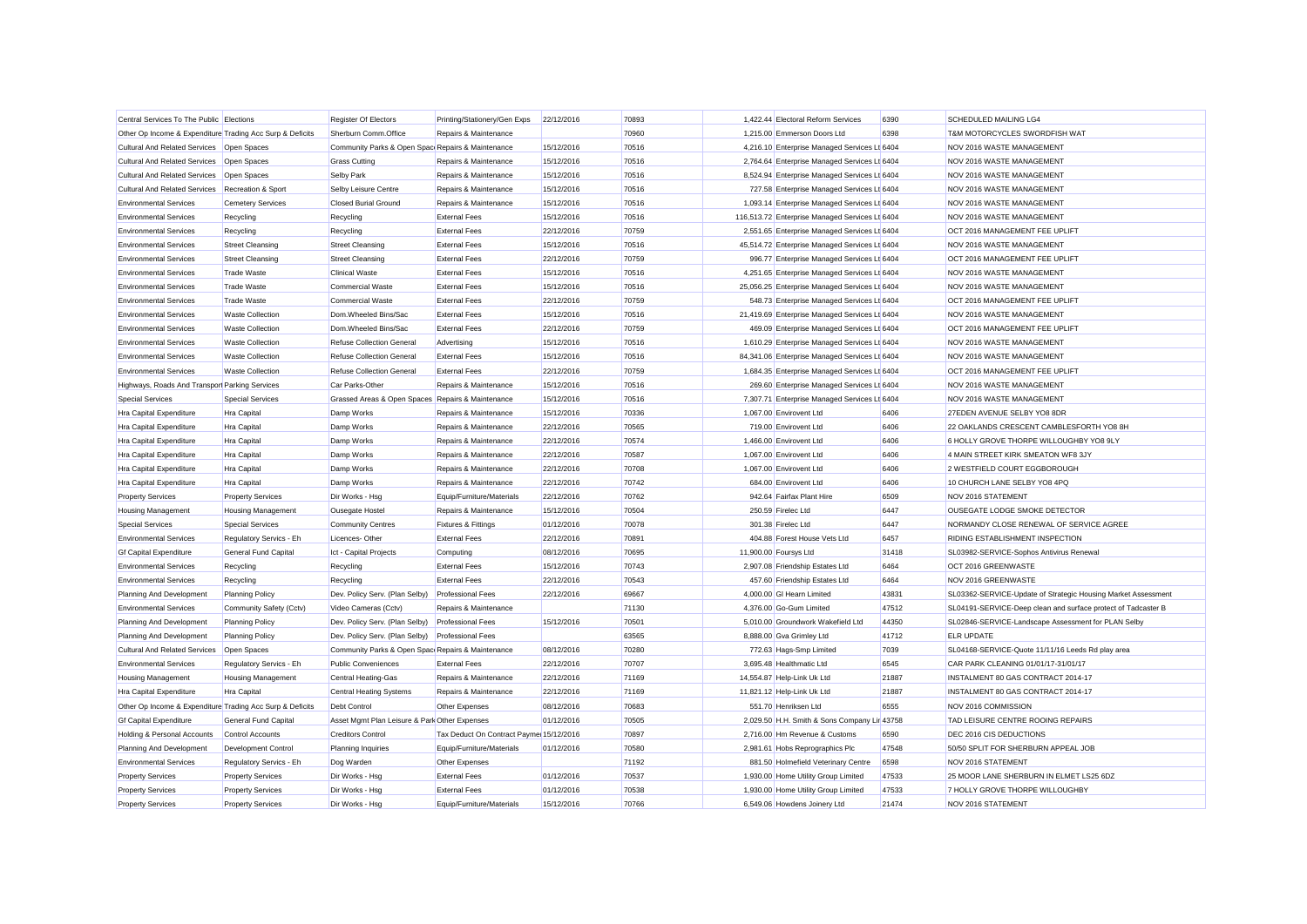| <b>Gf Capital Expenditure</b>                             | General Fund Capital         | Ict - Desktop Replacement Prog Computing             |                                    |            | 71234 | 592.89 Inspired Technology Services Lt 39704  |       | SL04216-SERVICE-HP Probook 650 G2 & Dock                      |
|-----------------------------------------------------------|------------------------------|------------------------------------------------------|------------------------------------|------------|-------|-----------------------------------------------|-------|---------------------------------------------------------------|
| Highways, Roads And Transpor Parking Services             |                              | Car Parks Pay & Dis.                                 | Repairs & Maintenance              | 22/12/2016 | 70985 | 606.33 It Electrical (Yorkshire) Ltd          | 6652  | MICKLEGATE CAR PARK                                           |
| Hra Capital Expenditure                                   | Hra Capital                  | <b>Electrical Rewires</b>                            | Repairs & Maintenance              | 01/12/2016 | 70350 | 1,516.58 It Electrical (Yorkshire) Ltd        | 6652  | 3 DARCY COURT SELBY                                           |
| Hra Capital Expenditure                                   | Hra Capital                  | <b>Electrical Rewires</b>                            | Repairs & Maintenance              | 22/12/2016 | 70409 | 2,689.59 It Electrical (Yorkshire) Ltd        | 6652  | 74 WEST ACRES SELBY                                           |
| <b>Property Services</b>                                  | <b>Property Services</b>     | Dir Works - Hsg                                      | <b>External Fees</b>               | 22/12/2016 | 70986 | 302.80 It Electrical (Yorkshire) Ltd          | 6652  | 4 AUSTERBANK VIEW TADCASTER                                   |
| Planning And Development                                  | Development Control          | Development Management                               | Misc Income                        | 08/12/2016 | 70733 | 385.00 J E Hartley Ltd                        | 47570 | 2016/1294/FUL PLANNING REFUND                                 |
| <b>Property Services</b>                                  | <b>Property Services</b>     | Dir Works - Hsg                                      | Equip/Furniture/Materials          | 22/12/2016 | 70963 | 3.805.14 Jewson Ltd                           | 6662  | NOV 2016 STATEMENT                                            |
| Planning And Development                                  | Development Control          | Development Management                               | <b>Professional Fees</b>           | 22/12/2016 | 71173 | 1,599.45 Katie V Atkinson                     | 41708 | DRAFT VALIDATION CHECKLIST ETC                                |
| <b>Housing Management</b>                                 | <b>Housing Management</b>    | <b>Central Heating-Gas</b>                           | Repairs & Maintenance              | 22/12/2016 | 71267 | 22,025.15 Keepmoat Regeneration Limited 43184 |       | INSTALMENT 3 FINAL KITCHEN REPLACEMENT                        |
| Hra Capital Expenditure                                   | Hra Capital                  | <b>Electrical Rewires</b>                            | Repairs & Maintenance              | 22/12/2016 | 71267 | 44,852.00 Keepmoat Regeneration Limited 43184 |       | INSTALMENT 3 FINAL KITCHEN REPLACEMENT                        |
| Hra Capital Expenditure                                   | Hra Capital                  | <b>External Cyclical Repairs</b>                     | Repairs & Maintenance              | 22/12/2016 | 71268 | 14,636.22 Keepmoat Regeneration Limited 43184 |       | INSTALMENT 19 FINAL PREPAINT PROGRAMME                        |
| <b>Hra Capital Expenditure</b>                            | Hra Capital                  | Harold Mills Court Comm Centre Repairs & Maintenance |                                    | 22/12/2016 | 71170 | 53,781.40 Keepmoat Regeneration Limited 43184 |       | INSTAL 1 HAROLD MILLS FIRE DAMAGE                             |
| <b>Hra Capital Expenditure</b>                            | Hra Capital                  | Kitchens - Decent Homes                              | Repairs & Maintenance              | 22/12/2016 | 71267 | 54,100.00 Keepmoat Regeneration Limited 43184 |       | INSTALMENT 3 FINAL KITCHEN REPLACEMENT                        |
| Planning And Development                                  | <b>Community Development</b> | Eastern Cef                                          | Other Expenses                     | 01/12/2016 | 70581 | 4,795.00 Kelfield Village Institute           | 44456 | 21ST CENTURY PROJECT CEF GRANT                                |
| Planning And Development                                  | <b>Community Development</b> | Central Cef                                          | Other Expenses                     | 01/12/2016 | 70584 | 500.00 Kings Church Selby                     | 47550 | PARISH NURSING PROJECT CEF GRANT                              |
| <b>Hra Capital Expenditure</b>                            | Hra Capital                  | Kitchens - Decent Homes                              | Repairs & Maintenance              | 15/12/2016 | 70514 | 450.00 Kml Flooring Services                  | 6704  | 84 CHARLES STREET SELBY                                       |
| Hra Capital Expenditure                                   | Hra Capital                  | Kitchens - Decent Homes                              | Repairs & Maintenance              | 15/12/2016 | 70515 | 450.00 Kml Flooring Services                  | 6704  | 7 WILLIAM JACQUES DRIVE CLIFFE                                |
| <b>Property Services</b>                                  | <b>Property Services</b>     | Dir Works - Hsg                                      | <b>External Fees</b>               | 08/12/2016 | 69201 | 560.00 Kml Flooring Services                  | 6704  | 2 LBH COURT SELBY                                             |
| <b>Property Services</b>                                  | <b>Property Services</b>     | Dir Works - Hsg                                      | <b>External Fees</b>               | 08/12/2016 | 69202 | 350.00 Kml Flooring Services                  | 6704  | 2 LBH COURT SELBY                                             |
| <b>Property Services</b>                                  | <b>Property Services</b>     | Dir Works - Hsg                                      | <b>External Fees</b>               | 08/12/2016 | 69203 | 350.00 Kml Flooring Services                  | 6704  | 14 OAKLANDS CRESCENT CAMBLESFORTH                             |
| <b>Property Services</b>                                  | <b>Property Services</b>     | Dir Works - Hsg                                      | <b>External Fees</b>               | 08/12/2016 | 69349 | 350.00 Kml Flooring Services                  | 6704  | 23 ST EDWARDS CLOSE BYRAM                                     |
| <b>Property Services</b>                                  | <b>Property Services</b>     | Dir Works - Hsg                                      | <b>External Fees</b>               | 08/12/2016 | 69350 | 350.00 Kml Flooring Services                  | 6704  | 8 CHURCH CLOSE HAMBLETON                                      |
| <b>Property Services</b>                                  | <b>Property Services</b>     | Dir Works - Hsg                                      | <b>External Fees</b>               | 15/12/2016 | 70506 | 450.00 Kml Flooring Services                  | 6704  | 2 TOWNEND AVENUE CARLTON                                      |
| Property Services                                         | <b>Property Services</b>     | Dir Works - Hsg                                      | <b>External Fees</b>               | 22/12/2016 | 70710 | 350.00 Kml Flooring Services                  | 6704  | 25 RIVER VIEW BARLBY                                          |
| <b>Property Services</b>                                  | <b>Property Services</b>     | Dir Works - Hsg                                      | <b>External Fees</b>               |            | 70955 | 350.00 Kml Flooring Services                  | 6704  | 29 FAIRFIELD WAY TADCASTER                                    |
| <b>Housing Management</b>                                 | <b>Housing Management</b>    | <b>Housing Management</b>                            | <b>Legal Fees</b>                  | 09/12/2016 | 3239  | 771.00 Liberata Uk Ltd                        | 36656 | NOV 2016 PCOL CLAIMS                                          |
| Other Op Income & Expenditure Trading Acc Surp & Deficits |                              | <b>Human Resources</b>                               | <b>Training Expenses</b>           | 22/12/2016 | 70777 | 300.00 Lig Legal Training                     | 6754  | training                                                      |
| Long Term Liabilities                                     | Provisions                   | Provisions                                           | <b>Litigation Costs</b>            | 22/12/2016 | 70573 | 481.94 Local Government Association           | 6770  | PROPERTY SEARCHES LITIGATION                                  |
| Planning And Development                                  | <b>Development Control</b>   | Development Management                               | <b>Direct Salaries &amp; Wages</b> | 08/12/2016 | 70544 | 1,557.50 Macdonald & Company                  | 47534 | Personal Information                                          |
| Planning And Development                                  | Development Control          | Development Management                               | <b>Direct Salaries &amp; Wages</b> | 22/12/2016 | 70746 | 1,050.00 Macdonald & Company                  | 47534 | Personal Information                                          |
| Planning And Development                                  | <b>Planning Policy</b>       | Dev. Policy Serv. (Plan Selby)                       | <b>Professional Fees</b>           | 22/12/2016 | 70941 | 1,050.00 Macdonald & Company                  | 47534 | Personal Information                                          |
| Planning And Development                                  | Development Control          | Development Management                               | <b>Direct Salaries &amp; Wages</b> | 01/12/2016 | 70091 | 1.420.80 Matchtech                            | 43334 | Personal Information                                          |
| Planning And Development                                  | Development Control          | Development Management                               | <b>Direct Salaries &amp; Wages</b> | 01/12/2016 | 70092 | 864.00 Matchtech                              | 43334 | Personal Information                                          |
| Planning And Development                                  | Development Control          | Development Management                               | <b>Direct Salaries &amp; Wages</b> | 15/12/2016 | 70535 | 1,420.80 Matchtech                            | 43334 | Personal Information                                          |
| Planning And Development                                  | <b>Development Control</b>   | Development Management                               | <b>Direct Salaries &amp; Wages</b> | 15/12/2016 | 70536 | 1,420.80 Matchtech                            | 43334 | Personal Information                                          |
| <b>Housing Management</b>                                 | <b>Housing Management</b>    | Estate Man. Costs                                    | Other Expenses                     | 22/12/2016 | 71253 | 1,000.00 Matthew Brown                        | 42614 | SL04226-SERVICE-felling 1 large tree and hedge works 21 Barff |
| Corporate And Democratic Core Corporate Management        |                              | <b>External Audit</b>                                | Other Expenses                     | 22/12/2016 | 70696 | 13,450.00 Mazars Llp                          | 6810  | SL04179-SERVICE-Grant Certification Work                      |
| Corporate And Democratic Core Corporate Management        |                              | <b>External Audit</b>                                | Other Expenses                     | 22/12/2016 | 70697 | 4,470.00 Mazars Llp                           | 6810  | SL04178-SERVICE-External Audit Fee 2016/17                    |
| Corporate And Democratic Core Corporate Management        |                              | <b>External Audit</b>                                | Other Expenses                     | 22/12/2016 | 70698 | 4,470.00 Mazars Llp                           | 6810  | SL04178-SERVICE-External Audit Fee 2016/17                    |
| Hra Capital Expenditure                                   | Hra Capital                  | Damp Works                                           | Repairs & Maintenance              | 22/12/2016 | 70886 | 489.00 Michael Walsh (Plasterers) Ltd 7419    |       | 37 NORTHFIELD                                                 |
| Hra Capital Expenditure                                   | <b>Hra Capital</b>           | Damp Works                                           | Repairs & Maintenance              | 22/12/2016 | 70887 | 1,128.50 Michael Walsh (Plasterers) Ltd 7419  |       | 7 LORDSHIP LANE                                               |
| Hra Capital Expenditure                                   | Hra Capital                  | Void Property Repairs                                | Repairs & Maintenance              | 22/12/2016 | 70885 | 710.00 Michael Walsh (Plasterers) Ltd 7419    |       | 19 BEECHWOOD CLOSE                                            |
| <b>Property Services</b>                                  | <b>Property Services</b>     | Dir Works - Hsg                                      | <b>External Fees</b>               | 15/12/2016 | 70507 | 421.75 Michael Walsh (Plasterers) Ltd 7419    |       | 2 STATION COTTAGES WOMERSLEY                                  |
| <b>Property Services</b>                                  | <b>Property Services</b>     | Dir Works - Hsg                                      | <b>External Fees</b>               | 15/12/2016 | 70508 | 711.50 Michael Walsh (Plasterers) Ltd 7419    |       | 8 WEST COURT RICCALL                                          |
| <b>Property Services</b>                                  | <b>Property Services</b>     | Dir Works - Hsg                                      | <b>External Fees</b>               | 15/12/2016 | 70509 | 553.95 Michael Walsh (Plasterers) Ltd 7419    |       | 6 STATION ROAD CHURCH FENTON                                  |
| <b>Property Services</b>                                  | <b>Property Services</b>     | Dir Works - Hsg                                      | <b>External Fees</b>               |            | 71125 | 376.40 Michael Walsh (Plasterers) Ltd 7419    |       | 13 MILL CLOSE MONK FRYSTON                                    |
| <b>Property Services</b>                                  | <b>Property Services</b>     | Dir Works - Hsg                                      | <b>External Fees</b>               |            | 71126 | 850.00 Michael Walsh (Plasterers) Ltd 7419    |       | <b>16 FAIRFAX AVENUE</b>                                      |
| <b>Property Services</b>                                  | <b>Property Services</b>     | Dir Works - Hsg                                      | <b>External Fees</b>               |            | 71127 | 432.00 Michael Walsh (Plasterers) Ltd 7419    |       | 9 CURSON TERRACE                                              |
| <b>Environmental Services</b>                             | Regulatory Servics - Eh      | Pest Control                                         | <b>External Fees</b>               |            | 71167 | 1.318.58 M J Backhouse                        | 6097  | DEC 2016 PEST CONTROL STATEMENT                               |
| <b>Property Services</b>                                  | <b>Property Services</b>     | Dir Works - Hsa                                      | Equip/Furniture/Materials          | 22/12/2016 | 70895 | 2.208.08 Mkm Building Supplies Ltd            | 21210 | <b>NOV 2016 STATEMENT</b>                                     |
|                                                           |                              |                                                      |                                    |            |       |                                               |       |                                                               |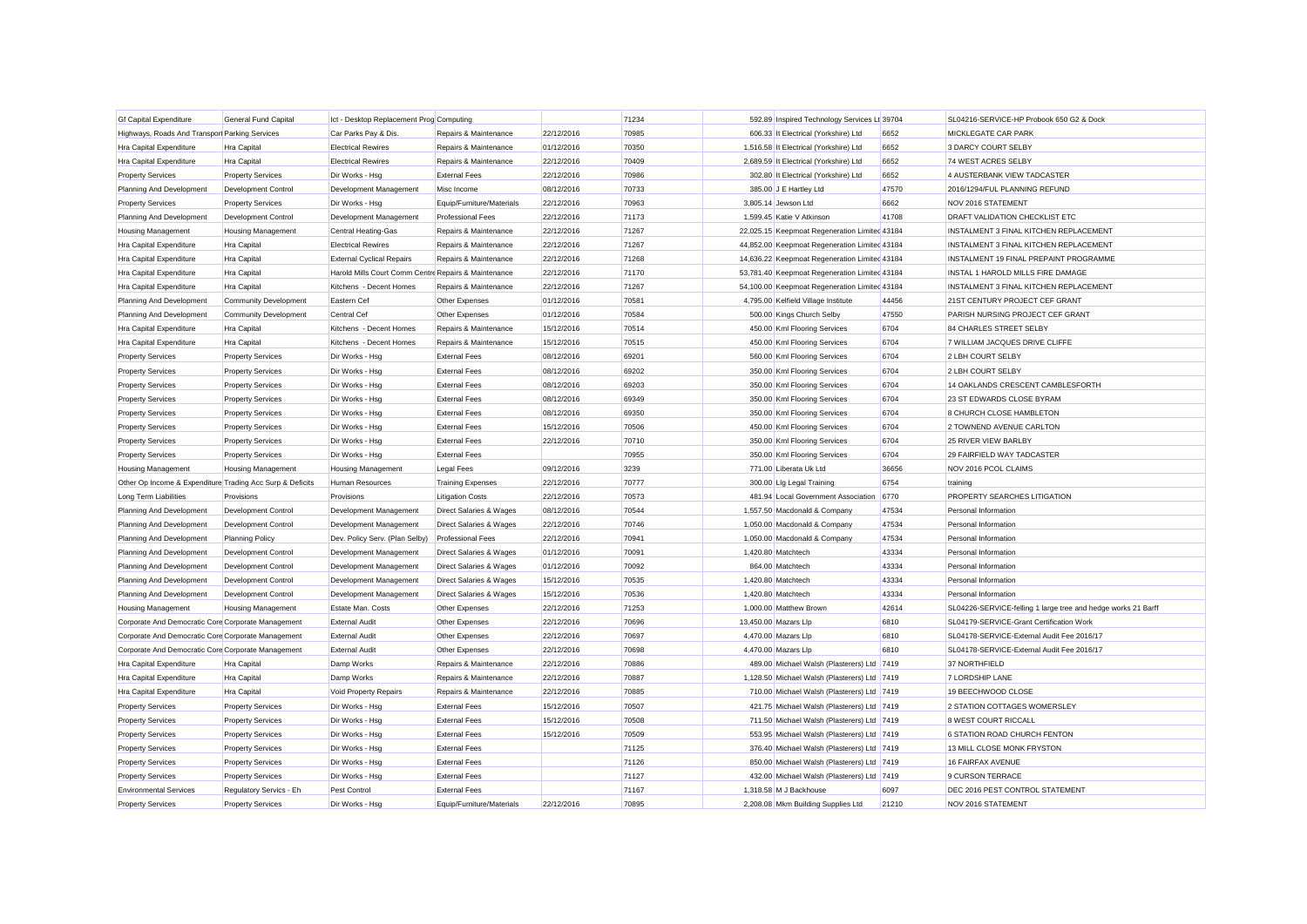| <b>Property Services</b>                                  | <b>Property Services</b>                                   | Dir Works - Hsg                                      | <b>External Fees</b>      | 22/12/2016 | 70895 |                   | 1,416.71 Mkm Building Supplies Ltd                | 21210 | NOV 2016 STATEMENT                                            |
|-----------------------------------------------------------|------------------------------------------------------------|------------------------------------------------------|---------------------------|------------|-------|-------------------|---------------------------------------------------|-------|---------------------------------------------------------------|
| Planning And Development                                  | Development Control                                        | <b>Planning Inquiries</b>                            | <b>Professional Fees</b>  | 08/12/2016 | 70732 |                   | 9,500.00 Mr Alan Evans                            | 26410 | HODGSONS GATE HODGSONS LANE SHERBURN                          |
| Planning And Development                                  | <b>Community Development</b>                               | Southern Cef                                         | Other Expenses            | 01/12/2016 | 70583 |                   | 800.00 Mrs A Phillipson & Mrs S Heard 47549       |       | BURN MEDIA PROJECT CEF GRANT                                  |
| Corporate And Democratic Core Corporate Management        |                                                            | Customer & Community Project Other Expenses          |                           | 01/12/2016 | 70499 |                   | 1,620.00 Mrs K Frost                              | 45524 | 24,26,28 OCT 2,3,4 NOV CONSULTANCY FEES                       |
| Corporate And Democratic Core Corporate Management        |                                                            | Customer & Community Project Other Expenses          |                           | 01/12/2016 | 70500 |                   | 1,755.00 Mrs K Frost                              | 45524 | 8,9,10,11,14,15,17 NOV CONSULT FEES                           |
| Corporate And Democratic Core Corporate Management        |                                                            | Customer & Community Project Other Expenses          |                           | 08/12/2016 | 70730 |                   | 1,755.00 Mrs K Frost                              | 45524 | NOV 2016 CONSULTANCY FEES                                     |
| <b>Property Services</b>                                  | <b>Property Services</b>                                   | Dir Works - Hsg                                      | <b>External Fees</b>      | 22/12/2016 | 70758 |                   | 380.00 Mytum & Selby Waste Recycling 6843         |       | 6 ROE LANE BIRKIN WF11 9LP                                    |
| <b>Property Services</b>                                  | <b>Property Services</b>                                   | Dir Works - Hsg                                      | Equip/Furniture/Materials | 01/12/2016 | 70520 |                   | 360.00 Napit Registrastion Ltd                    | 30131 | 2016/17 MEMBERSHIP RENEWAL                                    |
| Planning And Development                                  | <b>Community Development</b>                               | Eastern Cef                                          | Other Expenses            | 01/12/2016 | 70582 |                   | 1,000.00 North Duffield Village Hall              | 46435 | COMMUNITY STAGE EXTENSION PROJECT CEF GR                      |
| Hra Capital Expenditure                                   | Hra Capital                                                | <b>Central Heating Systems</b>                       | Repairs & Maintenance     | 01/12/2016 | 70523 |                   | 532.00 Northern Gas Networks Ltd                  | 34757 | 12A ASHLEA FAIRBURN KNOTTINGLEY WF11 9LF                      |
| <b>Housing General Fund</b>                               | <b>Housing Benefits Admin</b>                              | <b>Housing Benefit Admin</b>                         | Other Expenses            |            | 70737 |                   | 6,969.58 Northgate Public Services Uk Lt 26165    |       | SL04204-SERVICE-PDP & UC NOvember Legislation                 |
| Other Op Income & Expenditure Trading Acc Surp & Deficits |                                                            | Data & System                                        | Computing                 | 08/12/2016 | 70503 |                   | 1,045.00 Northgate Public Services Uk Lt 26165    |       | SL04188-SERVICE-Annual Adlib Support Renewal                  |
| Other Op Income & Expenditure Trading Acc Surp & Deficits |                                                            | Data & System                                        | Computing                 | 22/12/2016 | 70704 |                   | 2,000.00 Northgate Public Services Uk Lt 26165    |       | SL04146-SERVICE-Oracle 11 patch installation - existing datab |
| Central Services To The Public Local Land Charges         |                                                            | <b>Land Charges</b>                                  | <b>External Fees</b>      | 22/12/2016 | 71176 |                   | 2,481.30 North Yorkshire County Council 6902      |       | SEPT 2016 LAND CHARGE SEARCHES                                |
| Central Services To The Public Local Land Charges         |                                                            | <b>Land Charges</b>                                  | <b>External Fees</b>      | 22/12/2016 | 71177 |                   | 2,565.20 North Yorkshire County Council 6902      |       | AUG 2016 LAND CHARGE SEARCHES                                 |
| Central Services To The Public Local Land Charges         |                                                            | <b>Land Charges</b>                                  | <b>External Fees</b>      | 22/12/2016 | 71178 |                   | 2,292.50 North Yorkshire County Council 6902      |       | JULY 2016 LAND CHARGE SEARCHES                                |
| Corporate And Democratic Core Corporate Management        |                                                            | <b>External Audit</b>                                | Other Expenses            | 01/12/2016 | 70327 |                   | 680.00 North Yorkshire County Council 6902        |       | NYPF IAS19 ACCOUNTING SCHEDULE 14/15                          |
| <b>Environmental Services</b>                             | <b>Trade Waste</b>                                         | <b>Commercial Waste</b>                              | <b>External Fees</b>      | 15/12/2016 | 70745 |                   | 12,468.67 North Yorkshire County Council 6902     |       | AUG 2016 COMMERCIAL WASTE                                     |
| <b>Environmental Services</b>                             | <b>Trade Waste</b>                                         | Commercial Waste                                     | <b>External Fees</b>      | 22/12/2016 | 71145 |                   | 12,337.01 North Yorkshire County Council 6902     |       | OCT 2016 COMMERCIAL WASTE                                     |
| Holding & Personal Accounts                               | Miscellaneous Holding Accounts C. Tax Payers Coll Fund Acc |                                                      | Nndr Pool Contribution    | 15/12/2016 | 70898 |                   | 181,401.00 North Yorkshire County Council 32208   |       | 19/12/16 RETAINED BUSINESS RATES                              |
| Holding & Personal Accounts                               | Miscellaneous Holding Accounts C. Tax Payers Coll Fund Acc |                                                      | Nycc Precept              | 05/12/2016 | 70719 |                   | 3,135,656.00 North Yorkshire County Council 32208 |       | 07/12/16 PRECEPT INSTALMENT                                   |
| Other Op Income & Expenditure Trading Acc Surp & Deficits |                                                            | <b>Human Resources</b>                               | <b>External Fees</b>      | 15/12/2016 | 70781 |                   | 530.00 North Yorkshire County Council 6902        |       | <b>DBS CHECKS</b>                                             |
| Holding & Personal Accounts                               | Miscellaneous Holding Accounts C. Tax Payers Coll Fund Acc |                                                      | Nyfra Precept             | 05/12/2016 | 70721 |                   | 180.590.00 North Yorkshire Fire & Rescue 32207    |       | 07/12/16 PRECPT INSTALMENT                                    |
| Holding & Personal Accounts                               | Miscellaneous Holding Accounts Nndr Payers Coll Fund (Old) |                                                      | Nndr Pool Contribution    | 15/12/2016 | 70899 |                   | 20.156.00 North Yorkshire Fire & Rescue           | 32207 | 19/12/16 RETAINED BUSINESS RATES                              |
| Holding & Personal Accounts                               | Miscellaneous Holding Accounts C. Tax Payers Coll Fund Acc |                                                      | Nypa Precept              | 05/12/2016 | 70720 |                   | 594,860.00 North Yorkshire Pcc                    | 32209 | 07/12/16 PRECEPT INSTALMENT                                   |
| Other Op Income & Expenditure Trading Acc Surp & Deficits |                                                            | Access Selby - Contact Centre Energy Costs           |                           | 22/12/2016 | 71003 |                   | 922.73 Npower Ltd                                 | 6917  | 1/11/16-30/11/16 MARKET CROSS SELBY                           |
| <b>Special Services</b>                                   | <b>Special Services</b>                                    | <b>Community Centres</b>                             | <b>Energy Costs</b>       | 22/12/2016 | 70994 |                   | 1,021.83 Npower Ltd                               | 6917  | 1/11/16-30/11/16 ST WILFRIDS COURT                            |
| <b>Special Services</b>                                   | <b>Special Services</b>                                    | <b>Community Centres</b>                             | <b>Energy Costs</b>       | 22/12/2016 | 70995 |                   | 1,059.95 Npower Ltd                               | 6917  | 1/9/16-30/11/16 ANNE SHARPE CENTRE                            |
| <b>Special Services</b>                                   | <b>Special Services</b>                                    | <b>Community Centres</b>                             | <b>Energy Costs</b>       | 22/12/2016 | 70996 |                   | 862.67 Npower Ltd                                 | 6917  | 1/9/16-1/12/16 LBH COURT SELBY                                |
| <b>Special Services</b>                                   | <b>Special Services</b>                                    | <b>Community Centres</b>                             | <b>Energy Costs</b>       | 22/12/2016 | 70997 |                   | 1,115.30 Npower Ltd                               | 6917  | 1/6/16-31/8/16 LBH COURT SELBY                                |
| <b>Special Services</b>                                   | <b>Special Services</b>                                    | <b>Community Centres</b>                             | <b>Energy Costs</b>       | 22/12/2016 | 71002 |                   | 311.89 Npower Ltd                                 | 6917  | 1/9/16-30/11/16 CALCARIA HOUSE TADCASTER                      |
| Hra Capital Expenditure                                   | Hra Capital                                                | Phase 1 Hsg Dev Byram / Egg 1 Professional Fees      |                           | 08/12/2016 | 69937 |                   | 4,766.14 Nps Leeds Limited                        | 46727 | WESTFEILD GARTH PROFESSIONAL SERVICES                         |
| Hra Capital Expenditure                                   | Hra Capital                                                | Phase 1 Hsg Dev Byram / Egg 1 Professional Fees      |                           | 08/12/2016 | 69938 |                   | 5,001.42 Nps Leeds Limited                        | 46727 | WESTFIELD VIEW PROFESSIONAL SERVICES                          |
| Hra Capital Expenditure                                   | Hra Capital                                                | Phase 1 Hsg Dev Byram / Egg 1 Professional Fees      |                           | 08/12/2016 | 69939 |                   | 6,074.73 Nps Leeds Limited                        | 46727 | ST EDWARDS PROFESSIONAL SERVICES                              |
| <b>Housing Management</b>                                 | <b>Housing Management</b>                                  | <b>Painting Dwellings</b>                            | <b>External Fees</b>      | 08/12/2016 | 70794 |                   | 424.90 Owan Ltd                                   | 6943  | OCT 2016 STATEMENT                                            |
| <b>Housing Management</b>                                 | <b>Housing Management</b>                                  | <b>Painting Dwellings</b>                            | <b>External Fees</b>      | 08/12/2016 | 70795 |                   | 576.65 Owan Ltd                                   | 6943  | NOV 2016 STATEMENT                                            |
| Hra Capital Expenditure                                   | Hra Capital                                                | <b>Central Heating Systems</b>                       | Repairs & Maintenance     | 08/12/2016 | 70794 | 1.942.40 Owan Ltd |                                                   | 6943  | OCT 2016 STATEMENT                                            |
| Hra Capital Expenditure                                   | Hra Capital                                                | <b>Central Heating Systems</b>                       | Repairs & Maintenance     | 08/12/2016 | 70795 |                   | 2,124.50 Owan Ltd                                 | 6943  | NOV 2016 STATEMENT                                            |
| Hra Capital Expenditure                                   | Hra Capital                                                | <b>External Cyclical Repairs</b>                     | Repairs & Maintenance     | 08/12/2016 | 70795 |                   | 3,696.70 Owan Ltd                                 | 6943  | NOV 2016 STATEMENT                                            |
| Hra Capital Expenditure                                   | Hra Capital                                                | Harold Mills Court Comm Centre Repairs & Maintenance |                           | 08/12/2016 | 70794 |                   | 485.60 Owan Ltd                                   | 6943  | OCT 2016 STATEMENT                                            |
| Hra Capital Expenditure                                   | Hra Capital                                                | Harold Mills Court Comm Centre Repairs & Maintenance |                           | 08/12/2016 | 70795 |                   | 303.50 Owan Ltd                                   | 6943  | NOV 2016 STATEMENT                                            |
| <b>Hra Capital Expenditure</b>                            | Hra Capital                                                | Housing Development Schemes External Fees            |                           | 08/12/2016 | 70794 |                   | 333.85 Owan Ltd                                   | 6943  | OCT 2016 STATEMENT                                            |
| <b>Hra Capital Expenditure</b>                            | Hra Capital                                                | Housing Development Schemes External Fees            |                           | 08/12/2016 | 70795 |                   | 364.20 Owan Ltd                                   | 6943  | NOV 2016 STATEMENT                                            |
| <b>Hra Capital Expenditure</b>                            | Hra Capital                                                | Kitchens - Decent Homes                              | Repairs & Maintenance     | 08/12/2016 | 70794 |                   | 455.25 Owan Ltd                                   | 6943  | OCT 2016 STATEMENT                                            |
| <b>Gf Capital Expenditure</b>                             | General Fund Capital                                       | <b>Car Park Ticket Machines</b>                      | Repairs & Maintenance     | 22/12/2016 | 70930 |                   | 660.51 Paul Harrison                              | 6531  | CAR PARK MACHINES SELBY                                       |
| <b>Hra Capital Expenditure</b>                            | Hra Capital                                                | Void Property Repairs                                | Repairs & Maintenance     | 22/12/2016 | 70931 |                   | 2.547.57 Paul Harrison                            | 6531  | 18 ABBOTS ROAD SELBY                                          |
| <b>Property Services</b>                                  | <b>Property Services</b>                                   | Dir Works - Hsg                                      | <b>External Fees</b>      | 08/12/2016 | 70539 |                   | 810.00 Paul Harrison                              | 6531  | 10 HEMPBRIDGE CLOSE SELBY                                     |
| Planning And Development                                  | <b>Planning Policy</b>                                     | Dev. Policy Serv. (Plan Selby)                       | <b>Professional Fees</b>  | 22/12/2016 | 70688 |                   | 17.010.00 Peter Brett Associates Llp              | 34880 | SELBY G&T UPDATE                                              |
| Other Op Income & Expenditure Trading Acc Surp & Deficits |                                                            | Ict                                                  | Computing                 | 01/12/2016 | 70404 |                   | 655.00 Probrand Limited                           | 37238 | SL04177-SERVICE-1 x HP Probook 650G2 and dock                 |
| <b>Hra Capital Expenditure</b>                            | <b>Hra Capital</b>                                         | <b>Bathroom Replacements</b>                         | Repairs & Maintenance     | 22/12/2016 | 71172 |                   | 5.159.08 Pts Plumbing Trade Supplies              | 34513 | BATHROOM REPLACEMENT MAT ORDER                                |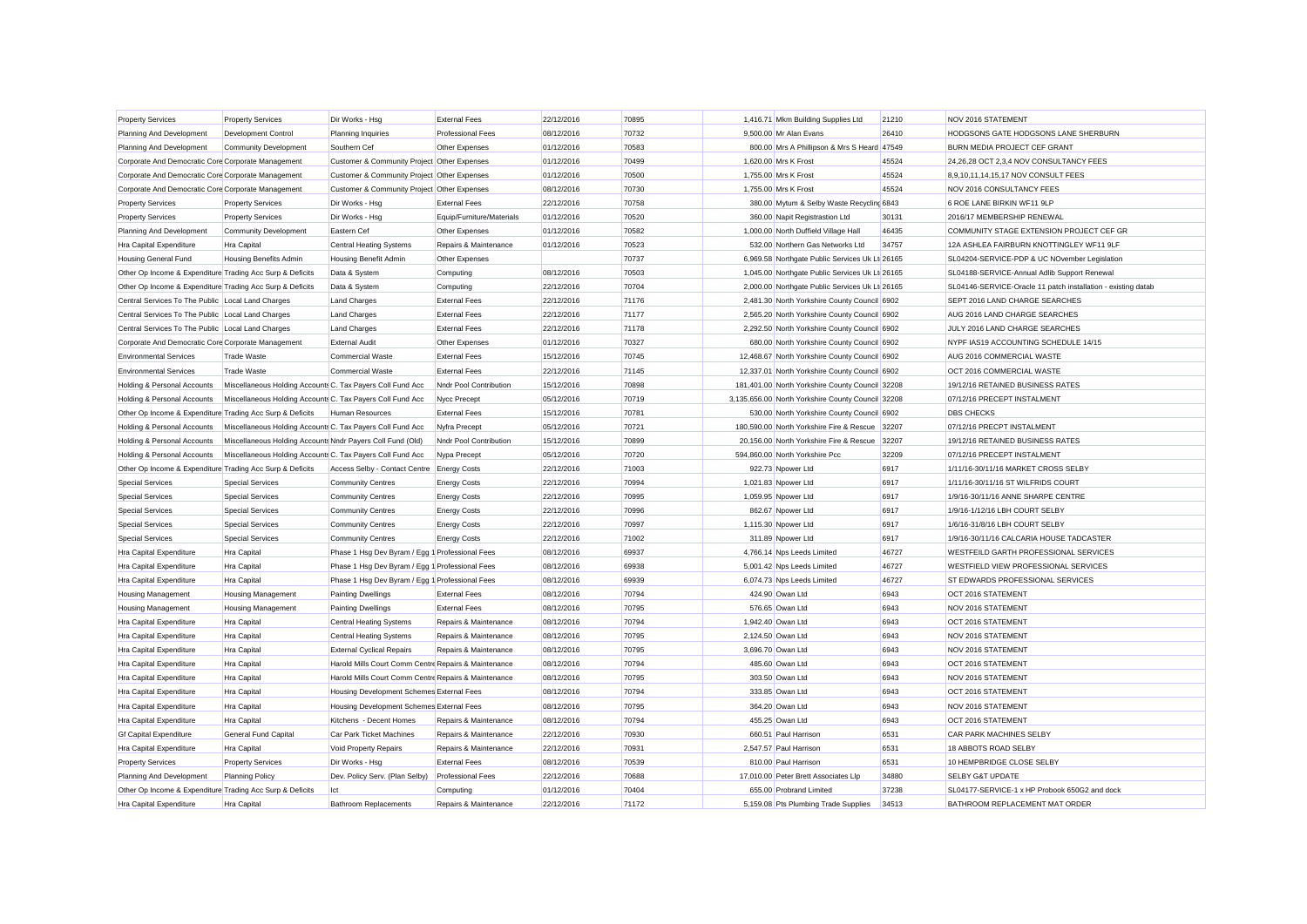| Hra Capital Expenditure                                   | Hra Capital                                        | Kitchens - Decent Homes                           | Repairs & Maintenance     | 22/12/2016 | 71171 | 4,403.14 Pts Plumbing Trade Supplies           | 34513 | <b>HEATING SCHEME 1</b>                                       |
|-----------------------------------------------------------|----------------------------------------------------|---------------------------------------------------|---------------------------|------------|-------|------------------------------------------------|-------|---------------------------------------------------------------|
| <b>Special Services</b>                                   | <b>Special Services</b>                            | <b>Pumping Stations</b>                           | Repairs & Maintenance     | 22/12/2016 | 70691 | 290.00 R A Dalton                              | 6326  | CAWOOD ROAD SEWAGE REMOVAL                                    |
| <b>Special Services</b>                                   | <b>Special Services</b>                            | <b>Pumping Stations</b>                           | Repairs & Maintenance     | 22/12/2016 | 70692 | 315.00 R A Dalton                              | 6326  | POND VIEW SEWAGE TREATMENT                                    |
| <b>Special Services</b>                                   | <b>Special Services</b>                            | <b>Pumping Stations</b>                           | Repairs & Maintenance     | 22/12/2016 | 70693 | 380.00 R A Dalton                              | 6326  | 3 MAIN ROAD TEMPLE HIRST SEWAGE TREATMEN                      |
| <b>Special Services</b>                                   | <b>Special Services</b>                            | <b>Pumping Stations</b>                           | Repairs & Maintenance     | 22/12/2016 | 70694 | 290.00 R A Dalton                              | 6326  | 11 MAIN ROAD TEMPLE HIRST SEWAGE REMOVAL                      |
| <b>Special Services</b>                                   | <b>Special Services</b>                            | <b>Pumping Stations</b>                           | Repairs & Maintenance     |            | 70942 | 315.00 R A Dalton                              | 6326  | AIRE VIEW DESLUDGING                                          |
| <b>Special Services</b>                                   | <b>Special Services</b>                            | <b>Pumping Stations</b>                           | Repairs & Maintenance     |            | 70943 | 435.00 R A Dalton                              | 6326  | HIGHGATE DESLUDGING                                           |
| <b>Special Services</b>                                   | <b>Special Services</b>                            | <b>Pumping Stations</b>                           | Repairs & Maintenance     |            | 71161 | 550.00 R A Dalton                              | 6326  | <b>MILL LANE RYTHER</b>                                       |
| Other Op Income & Expenditure Trading Acc Surp & Deficits |                                                    | lct                                               | Computing                 | 08/12/2016 | 70167 | 2,532.00 Razorblue Ltd                         | 27684 | SL04175-SERVICE-SecureEnvoy Remote Access Renewal 150 licence |
| Other Op Income & Expenditure Trading Acc Surp & Deficits |                                                    | lct                                               | <b>Professional Fees</b>  | 22/12/2016 | 70706 | 916.75 Razorblue Ltd                           | 27684 | IT INFRASTRUCTURE SUPP 01/01/17-31/01/17                      |
| <b>Property Services</b>                                  | <b>Property Services</b>                           | Dir Works - Hsg                                   | <b>External Fees</b>      |            | 70989 | 500.00 Rdh Scaffolding                         | 7036  | <b>6 ROE LANE BIRKIN</b>                                      |
| <b>Cultural And Related Services</b>                      | Open Spaces                                        | Community Parks & Open Spac Repairs & Maintenance |                           | 22/12/2016 | 70525 | 3.799.00 Rekk Ltd                              | 7052  | SL04100-SERVICE-Replacement of panel in Youth Shelter at High |
| <b>Hra Capital Expenditure</b>                            | Hra Capital                                        | Housing Development Schemes Other Expenses        |                           | 22/12/2016 | 71270 | 65,434.93 R H Fullwood & Co Ltd                | 6468  | INSTALMENT 1 BYRAM & EGGBOROUGH DWELLING                      |
| Planning And Development                                  | <b>Development Control</b>                         | Planning Inquiries                                | Equip/Furniture/Materials | 22/12/2016 | 70552 | 900.00 Riley Smith Hall Charitable Com 7077    |       | 6 DAYS MAIN HALL HIRE                                         |
| Hra Capital Expenditure                                   | Hra Capital                                        | Central Heating Systems                           | Repairs & Maintenance     | 22/12/2016 | 70752 | 1,784.62 R N E Electrical Contractors          | 7081  | DAY TO DAY ELECTRICAL WORKS                                   |
| Hra Capital Expenditure                                   | Hra Capital                                        | <b>Electrical Rewires</b>                         | Repairs & Maintenance     | 22/12/2016 | 70751 | 4,426.75 R N E Electrical Contractors          | 7081  | VOIDS ELECTRICAL WORKS                                        |
| <b>Property Services</b>                                  | <b>Property Services</b>                           | Dir Works - Hsg                                   | <b>External Fees</b>      | 22/12/2016 | 70751 | 539.22 R N E Electrical Contractors            | 7081  | VOIDS ELECTRICAL WORKS                                        |
| <b>Property Services</b>                                  | <b>Property Services</b>                           | Dir Works - Hsg                                   | <b>External Fees</b>      | 22/12/2016 | 70752 | 1,151.70 R N E Electrical Contractors          | 7081  | DAY TO DAY ELECTRICAL WORKS                                   |
| Planning And Development                                  | <b>Development Control</b>                         | Development Management                            | <b>Professional Fees</b>  | 22/12/2016 | 70088 | 550.00 Rosetta Landscape Design                | 6987  | SL04105-SERVICE-Assessment of Trees on 2016/0783/FUL- Saxon H |
| Central Services To The Public Elections                  |                                                    | Register Of Electors                              | Communications            |            | 71147 | 384.77 Royal Mail Group Plc                    | 7100  | ELECTIONS RESPONSE SERVICE                                    |
| Other Op Income & Expenditure Trading Acc Surp & Deficits |                                                    | Postage Account                                   | Communications            |            | 71146 | 1,022.96 Royal Mail Group Plc                  | 7100  | 1ST CLASS POST COLLECTION                                     |
| <b>Environmental Services</b>                             | Recycling                                          | Recycling                                         | <b>External Fees</b>      | 15/12/2016 | 70343 | 486.02 Ryedale Organics Ltd                    | 6694  | <b>WEEK 46 GREENWASTE</b>                                     |
| <b>Environmental Services</b>                             | Recycling                                          | Recycling                                         | <b>External Fees</b>      | 22/12/2016 | 70763 | 557.84 Ryedale Organics Ltd                    | 6694  | <b>WEEK 48 GREENWASTE</b>                                     |
| <b>Environmental Services</b>                             | Recycling                                          | Recycling                                         | <b>External Fees</b>      |            | 71236 | 399.76 Ryedale Organics Ltd                    | 6694  | <b>WEEK 50 GREENWASTE</b>                                     |
| Central Services To The Public                            | Local Tax Collection                               | Council Tax Collection                            | <b>External Fees</b>      | 09/12/2016 | 3244  | 1.040.75 Santander                             | 6052  | <b>NOV 2016 COUNCIL TAX PAYMENTS</b>                          |
| <b>Housing Management</b>                                 | <b>Housing Management</b>                          | <b>Rent Project</b>                               | <b>External Fees</b>      | 09/12/2016 | 3243  | 905.22 Santander                               | 6052  | NOV 2016 HOUSE & GARAGE RENTS                                 |
| Highways, Roads And Transpor Parking Services             |                                                    | Car Parks Enforcement                             | <b>External Fees</b>      | 15/12/2016 | 70780 | 609.85 Security Plus Limited                   | 36209 | NOVEMBER 2016 SERVICE CHARGE                                  |
| <b>Housing Management</b>                                 | <b>Housing Management</b>                          | Edgerton Lodge                                    | Other Expenses            | 15/12/2016 | 70909 | 420.00 Selby District Council                  | 7151  | JAN 2016 LODGES COUNCIL TAX PAYMENTS                          |
| <b>Housing Management</b>                                 | <b>Housing Management</b>                          | Hsg.Gen.Management                                | Other Expenses            | 01/12/2016 | 70529 | 568.41 Selby District Council                  | 7151  | 13 BYRAM PARK ROAD WF11 9EA                                   |
| <b>Property Services</b>                                  | <b>Property Services</b>                           | Dir Works - Hsg                                   | Other Expenses            | 15/12/2016 | 70910 | 1,544.15 Selby District Council                | 7151  | VOIDS COUNCIL TAX BILLS                                       |
| <b>Property Services</b>                                  | <b>Property Services</b>                           | Dir Works - Hsg                                   | Other Expenses            | 22/12/2016 | 70988 | 345.03 Selby District Council                  | 7151  | JAN 2016 VOIDS ADDITIONAL                                     |
| Holding & Personal Accounts                               | Miscellaneous Holding Accounts Rent Payers Account |                                                   | Rent Income               | 08/12/2016 | 70727 | 15,084.63 Selby & District Housing Trust       | 43777 | 06/12/16 RENT PAYMENTS                                        |
| Holding & Personal Accounts                               | Miscellaneous Holding Accounts Rent Payers Account |                                                   | Rent Income               | 08/12/2016 | 70728 | 4,011.86 Selby & District Housing Trust        | 43777 | 11/08/16 RENT PAYMENTS                                        |
| Holding & Personal Accounts                               | Miscellaneous Holding Accounts Rent Payers Account |                                                   | Rent Income               | 08/12/2016 | 70729 | 3,590.51 Selby & District Housing Trust        | 43777 | 05/12/16 RENT PAYMENTS                                        |
| <b>Special Services</b>                                   | <b>Special Services</b>                            | <b>Community Centres</b>                          | Misc Income               | 08/12/2016 | 70728 | 3,149.20 Selby & District Housing Trust        | 43777 | 11/08/16 RENT PAYMENTS                                        |
| <b>Special Services</b>                                   | <b>Special Services</b>                            | <b>Community Centres</b>                          | Misc Income               | 08/12/2016 | 70729 | 3,776.93 Selby & District Housing Trust        | 43777 | 05/12/16 RENT PAYMENTS                                        |
| Planning And Development                                  | <b>Community Development</b>                       | Eastern Cef                                       | Other Expenses            | 15/12/2016 | 71021 | 2,123.00 Selby District Vision                 | 33269 | EYE TO EYE CAMPAIGN GRANT                                     |
| <b>Property Services</b>                                  | <b>Property Services</b>                           | Dir Works - Hsg                                   | Equip/Furniture/Materials | 22/12/2016 | 71152 | 1,092.71 Selby Glass                           | 7172  | NOV 2016 STATEMENT                                            |
| <b>Environmental Services</b>                             | <b>Street Cleansing</b>                            | <b>Street Cleansing</b>                           | <b>External Fees</b>      | 08/12/2016 | 70342 | 975.00 S & G Taperell                          | 7303  | OCT 2016 STATEMENT                                            |
| <b>Environmental Services</b>                             | <b>Street Cleansing</b>                            | <b>Street Cleansing</b>                           | <b>External Fees</b>      | 22/12/2016 | 70945 | 1,475.00 S & G Taperell                        | 7303  | NOV 2016 SWEEPER SKIPS                                        |
| <b>Property Services</b>                                  | <b>Property Services</b>                           | Dir Works - Hsg                                   | <b>External Fees</b>      | 08/12/2016 | 70341 | 1,983.60 S & G Taperell                        | 7303  | OCT 2016 STATEMENT                                            |
| <b>Property Services</b>                                  | <b>Property Services</b>                           | Dir Works - Hsg                                   | <b>External Fees</b>      | 22/12/2016 | 70940 | 1,675.00 S & G Taperell                        | 7303  | NOV 2016 SKIP HIRE                                            |
| <b>Property Services</b>                                  | <b>Property Services</b>                           | Dir Works - Hsg                                   | <b>External Fees</b>      | 08/12/2016 | 70570 | 360.00 Sherwood Property Building Ser 35336    |       | 24 DARCY ROAD SELBY                                           |
| <b>Property Services</b>                                  | <b>Property Services</b>                           | Dir Works - Hsg                                   | <b>External Fees</b>      | 08/12/2016 | 70571 | 2,450.00 Sherwood Property Building Ser 35336  |       | 4 ST EDWARDS CLOSE                                            |
| <b>Property Services</b>                                  | <b>Property Services</b>                           | Dir Works - Hsg                                   | <b>External Fees</b>      | 15/12/2016 | 70748 | 2,350.00 Sherwood Property Building Ser 35336  |       | 11 WILLIAM JACQUES DRIVE                                      |
| <b>Environmental Services</b>                             | <b>Waste Collection</b>                            | <b>Refuse Collection General</b>                  | <b>External Fees</b>      |            | 70952 | 1,440.00 Sign Group Gb Ltd                     | 23882 | SL04200-SERVICE-Fly Tip aware stickers                        |
| Planning And Development                                  | Economic Development                               | P4g Growing Enterprise                            | <b>Professional Fees</b>  | 01/12/2016 | 70563 | 2,300.00 Silver And Stone Jewellery Desi 47542 |       | REGISTRATION OFFICE WEDDING FAIR                              |
| <b>Housing Management</b>                                 | <b>Housing Management</b>                          | Void - Difficult To Let                           | Other Expenses            | 01/12/2016 | 70521 | 1,610.00 Smart Decorating                      | 46931 | 16 DARCY COURT SELBY YO8 8DY                                  |
| Other Op Income & Expenditure Trading Acc Surp & Deficits |                                                    | lct                                               | Computing                 | 08/12/2016 | 70166 | 2.359.10 Softcat Limited                       | 31771 | SL04137-SERVICE-10 x Veeam Replication Renewal                |
| <b>Housing General Fund</b>                               | <b>Supporting People</b>                           | Warden Lifeline Service                           | <b>External Fees</b>      | 22/12/2016 | 70757 | 32,668.35 South Yorkshire Housing Ass Ltd 7239 |       | NOV 2016 SELBP PFI                                            |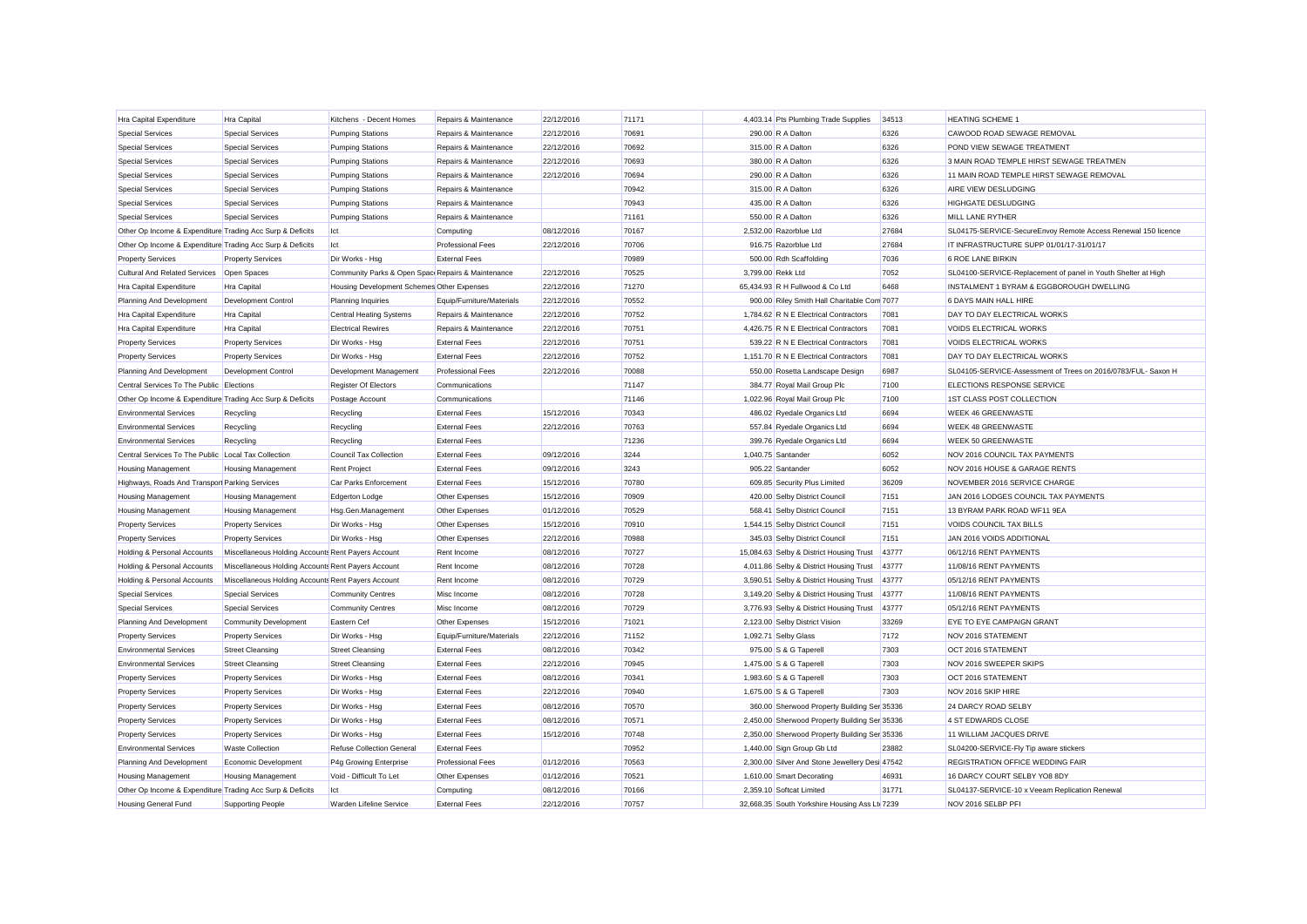| <b>Housing General Fund</b>                               | <b>Housing Strategy</b>                                   | P4g Strategic Dev Sites           | <b>Professional Fees</b>                  | 15/12/2016 | 70888 |                 | 680.00 Spawforths                              | 21478 | PROJECT A ADDITIONAL WORK                                     |
|-----------------------------------------------------------|-----------------------------------------------------------|-----------------------------------|-------------------------------------------|------------|-------|-----------------|------------------------------------------------|-------|---------------------------------------------------------------|
| <b>Environmental Services</b>                             | <b>Trade Waste</b>                                        | <b>Clinical Waste</b>             | <b>External Fees</b>                      | 22/12/2016 | 70783 | 430.67 Srcl Ltd |                                                | 7251  | SHARPS WASTE DISPOSAL                                         |
| Central Services To The Public                            | Elections                                                 | <b>Register Of Electors</b>       | <b>Direct Salaries &amp; Wages</b>        | 22/12/2016 | 70979 |                 | 555.26 Personal Information                    | 46601 | ANNUAL CANVASS WORK UNDERTAKEN                                |
| <b>Environmental Services</b>                             | Comm Safety (Safety Services) Cs-Partner Contributions    |                                   | Other Expenses                            | 01/12/2016 | 70292 |                 | 596.00 St James Pcc Edge Community 47490       |       | YOUTH COMMUNITY DAYS WAGES/TRAVEL/MAT                         |
| Planning And Development                                  | <b>Community Development</b>                              | Tadcaster & Villages Cef          | Other Expenses                            | 01/12/2016 | 70585 |                 | 3,400.00 Tadcaster & Rural Community Ir 40494  |       | MEMORIES OF FLOOD PROJECT CEF GRANT                           |
| Planning And Development                                  | <b>Community Development</b>                              | Tadcaster & Villages Cef          | Other Expenses                            | 01/12/2016 | 70586 |                 | 1,000.00 Tadcaster & Rural Community Ir 40494  |       | <b>XMAS ILLUMINATIONS CEF GRANT</b>                           |
| Planning And Development                                  | Development Control                                       | Development Management            | Equip/Furniture/Materials                 |            | 71174 |                 | 254.25 The Drawing Group                       | 6362  | SL04230-SERVICE-Praktica Luxmedia Z212                        |
| Other Op Income & Expenditure Trading Acc Surp & Deficits |                                                           | Human Resources                   | <b>Training Expenses</b>                  | 01/12/2016 | 70533 |                 | 390.00 The Housing Training Company 25917      |       | DEALING WITH AGGRESSIVE & VIOLENT SITUAT                      |
| <b>Environmental Services</b>                             | Recycling                                                 | Recycling                         | <b>External Fees</b>                      | 15/12/2016 | 70741 |                 | 6,711.84 The Maltings Organic Treatmen 35116   |       | NOV 2016 GREENWASTE                                           |
| Other Op Income & Expenditure Trading Acc Surp & Deficits |                                                           | Enforcement                       | <b>Training Expenses</b>                  |            | 70959 |                 | 1,370.00 The Oyster Partnership Ltd            | 43921 | Personal Information                                          |
| Other Op Income & Expenditure Trading Acc Surp & Deficits |                                                           | Enforcement                       | <b>Training Expenses</b>                  |            | 71135 |                 | 1,300.00 The Oyster Partnership Ltd            | 43921 | Personal Information                                          |
| Other Op Income & Expenditure Trading Acc Surp & Deficits |                                                           | Enforcement                       | <b>Training Expenses</b>                  |            | 71138 |                 | 1,480.00 The Oyster Partnership Ltd            | 43921 | Personal Information                                          |
| Other Op Income & Expenditure Trading Acc Surp & Deficits |                                                           | Enforcement                       | <b>Training Expenses</b>                  |            | 71142 |                 | 1,480.00 The Oyster Partnership Ltd            | 43921 | Personal Information                                          |
| Planning And Development                                  | <b>Planning Policy</b>                                    | Dev. Policy Serv. (Plan Selby)    | <b>Professional Fees</b>                  | 01/12/2016 | 69948 |                 | 1,233.75 The Oyster Partnership Ltd            | 43921 | Personal Information                                          |
| Planning And Development                                  | <b>Planning Policy</b>                                    | Dev. Policy Serv. (Plan Selby)    | <b>Professional Fees</b>                  | 01/12/2016 | 69949 |                 | 1,373.75 The Oyster Partnership Ltd            | 43921 | Personal Information                                          |
| Planning And Development                                  | <b>Planning Policy</b>                                    | Dev. Policy Serv. (Plan Selby)    | <b>Professional Fees</b>                  |            | 70956 |                 | 1,163.40 The Oyster Partnership Ltd            | 43921 | Personal Information                                          |
| Planning And Development                                  | <b>Planning Policy</b>                                    | Dev. Policy Serv. (Plan Selby)    | <b>Professional Fees</b>                  |            | 70958 |                 | 1,402.80 The Oyster Partnership Ltd            | 43921 | Personal Information                                          |
| Holding & Personal Accounts                               | Miscellaneous Holding Accounts Sect 106 Ros - Dev Contrib |                                   | Suspense                                  | 22/12/2016 | 71247 |                 | 3,640.00 Thorpe Willoughby Parish Coun 7324    |       | <b>1ST PAYMENT PLAY EQUIPMENT</b>                             |
| <b>Property Services</b>                                  | <b>Property Services</b>                                  | Dir Works - Hsg                   | Equip/Furniture/Materials                 | 22/12/2016 | 70914 |                 | 482.01 Travis Perkins Trading Co Ltd           | 7352  | NOV 2016 STATEMENT                                            |
| Property Services                                         | <b>Property Services</b>                                  | Dir Works - Hsg                   | Vehicles Repairs & Maintenance 08/12/2016 |            | 70561 |                 | 500.00 Turners Garage Ltd                      | 47255 | LP14 BNE EXCESS ON INSURED LOSS                               |
| <b>Property Services</b>                                  | <b>Property Services</b>                                  | Dir Works - Hsg                   | Contract Hire/Lease                       | 01/12/2016 | 70564 |                 | 638.95 Uk Fuels Ltd                            | 7373  | <b>FUEL SERVICE</b>                                           |
| <b>Property Services</b>                                  | <b>Property Services</b>                                  | Dir Works - Hsg                   | <b>Running Costs</b>                      | 15/12/2016 | 70900 |                 | 787.53 Uk Fuels Ltd                            | 7373  | <b>FUEL SERVICES</b>                                          |
| <b>Property Services</b>                                  | <b>Property Services</b>                                  | Dir Works - Hsg                   | <b>Running Costs</b>                      | 15/12/2016 | 70973 |                 | 579.35 Uk Fuels Ltd                            | 7373  | <b>FUEL SERVICE</b>                                           |
| <b>Property Services</b>                                  | <b>Property Services</b>                                  | Dir Works - Hsg                   | <b>Running Costs</b>                      | 22/12/2016 | 71250 |                 | 665.75 Uk Fuels Ltd                            | 7373  | <b>FUEL SERVICES</b>                                          |
| Planning And Development                                  | Development Control                                       | Development Management            | <b>Professional Fees</b>                  | 08/12/2016 | 70271 |                 | 763.20 Valuation Office Agency                 | 7399  | THE LAURELS BARLBY SELBY                                      |
| Other Op Income & Expenditure Trading Acc Surp & Deficits |                                                           | <b>Internal Audit</b>             | <b>External Fees</b>                      | 01/12/2016 | 70390 |                 | 352.50 Veritau North Yorkshire Ltd             | 33862 | 15/16 POLLING OF HSG CAPITAL RECEIPTS                         |
| Planning And Development                                  | <b>Planning Policy</b>                                    | Dev. Policy Serv. (Plan Selby)    | <b>Professional Fees</b>                  |            | 70919 |                 | 4,324.00 Waterman Energy Environment 7427      |       | SL03518-SERVICE-HRA Site Appraisal                            |
| Planning And Development                                  | <b>Planning Policy</b>                                    | Dev. Policy Serv. (Plan Selby)    | <b>Professional Fees</b>                  |            | 70920 |                 | 525.00 Waterman Energy Environment 7427        |       | SL03637-SERVICE-Preparation of the Initial HRA Report         |
| Planning And Development                                  | <b>Planning Policy</b>                                    | Dev. Policy Serv. (Plan Selby)    | <b>Professional Fees</b>                  |            | 70921 |                 | 14,250.00 Waterman Energy Environment 7427     |       | SL03854-SERVICE-Ecology Assessment - PLAN Selby               |
| Planning And Development                                  | <b>Planning Policy</b>                                    | Dev. Policy Serv. (Plan Selby)    | <b>Professional Fees</b>                  |            | 70922 |                 | 525.00 Waterman Energy Environment 7427        |       | SL04029-SERVICE-PLAN Selby - SA/SEA/HRA - Fee Proposal for Ad |
| Planning And Development                                  | <b>Planning Policy</b>                                    | Dev. Policy Serv. (Plan Selby)    | <b>Professional Fees</b>                  |            | 70923 |                 | 1,190.00 Waterman Energy Environment 7427      |       | SL04093-SERVICE-Additional work of boundary changes           |
| <b>Environmental Services</b>                             | Regulatory Servics - Eh                                   | Taxi & Hire Licences              | <b>Running Costs</b>                      | 22/12/2016 | 70913 |                 | 910.00 Watsons                                 | 7429  | NOV 2016 TAXI TESTS CARRIED OUT                               |
| <b>Housing Management</b>                                 | <b>Housing Management</b>                                 | Solid Fuel Serv-PInd              | Repairs & Maintenance                     | 08/12/2016 | 70792 |                 | 2,652.14 Wdh Solutions Ltd                     | 28604 | <b>SOLID FUEL SERVICING</b>                                   |
| <b>Property Services</b>                                  | <b>Property Services</b>                                  | Dir Works - Hsg                   | Equip/Furniture/Materials                 | 22/12/2016 | 71151 |                 | 302.47 Websters (Burn) Ltd                     | 7433  | <b>NOV 2016 STATEMENT</b>                                     |
| <b>Property Services</b>                                  | <b>Property Services</b>                                  | Dir Works - Hsg                   | Contract Hire/Lease                       | 15/12/2016 | 70744 |                 | 304.00 West Wallasey Fleet Hire Servic 46394   |       | YA65 MFU VAN HIRE                                             |
| Other Op Income & Expenditure Trading Acc Surp & Deficits |                                                           | Postage Account                   | Communications                            | 01/12/2016 | 70391 | 1.046.56 Whistl |                                                | 7335  | WEEK 46 2016 POST COLLECTION                                  |
| Other Op Income & Expenditure Trading Acc Surp & Deficits |                                                           | Postage Account                   | Communications                            | 01/12/2016 | 70576 | 1.054.29 Whistl |                                                | 7335  | WEEK 47 2016 POST COLLECTION                                  |
| Other Op Income & Expenditure Trading Acc Surp & Deficits |                                                           | Postage Account                   | Communications                            | 15/12/2016 | 70790 | 1,472.63 Whistl |                                                | 7335  | SECOND CLASS WEEK EDING 04/12/16                              |
| Other Op Income & Expenditure Trading Acc Surp & Deficits |                                                           | Postage Account                   | Communications                            | 22/12/2016 | 71132 | 766.98 Whistl   |                                                | 7335  | WEEK 49 2016 POST COLLECTION                                  |
| Cultural And Related Services   Open Spaces               |                                                           | <b>Selby Park</b>                 | Other Establishments                      | 22/12/2016 | 70764 |                 | 1,936.79 Wigan Leisure & Culture Trust         | 7447  | DEC 2016 LEISURE MANAGEMENT FEE                               |
| <b>Cultural And Related Services</b>                      | Recreation & Sport                                        | Rec Grounds-Sports                | Other Establishments                      | 22/12/2016 | 70764 |                 | 255.16 Wigan Leisure & Culture Trust           | 7447  | DEC 2016 LEISURE MANAGEMENT FEE                               |
| <b>Cultural And Related Services</b>                      | <b>Recreation &amp; Sport</b>                             | Sports Development                | Other Establishments                      | 22/12/2016 | 70764 |                 | 4,517.99 Wigan Leisure & Culture Trust         | 7447  | DEC 2016 LEISURE MANAGEMENT FEE                               |
| <b>Cultural And Related Services</b>                      | Recreation & Sport                                        | <b>Tadcaster Leisure Centre</b>   | Other Establishments                      | 22/12/2016 | 70764 |                 | 4,248.77 Wigan Leisure & Culture Trust         | 7447  | DEC 2016 LEISURE MANAGEMENT FEE                               |
| Planning And Development                                  | <b>Community Development</b>                              | Southern Cef                      | Other Expenses                            | 01/12/2016 | 70590 |                 | 500.00 Wistow Village Defibrillator Grou 47551 |       | DEFIBRILLATOR PROJECT CEF GRANT                               |
| <b>Property Services</b>                                  | <b>Property Services</b>                                  | Dir Works - Hsg                   | Equip/Furniture/Materials                 | 22/12/2016 | 70951 |                 | 8,134.52 Wolseley Uk Ltd                       | 7464  | NOV 2016 STATEMENT                                            |
| Suspense                                                  | Misc Suspense Accounts                                    | <b>Unidentified Bank Suspense</b> | Suspense                                  | 15/12/2016 | 71025 |                 | 2,156.68 Worldpay Ltd                          | 22002 | REFUNDS OCT 2016 WORLRDPAY/XENCO                              |
| <b>Environmental Services</b>                             | <b>Street Cleansing</b>                                   | <b>Litter Bins</b>                | Repairs & Maintenance                     |            | 70975 |                 | 585.56 Wybone Ltd                              | 7471  | SL04199-S1611001-STREET LITTER BIN                            |
| <b>Property Services</b>                                  | <b>Property Services</b>                                  | Dir Works - Hsg                   | Equip/Furniture/Materials                 | 22/12/2016 | 70896 |                 | 3,935.98 Yesss Electrical                      | 44266 | NOV 2016 STATEMENT                                            |
| <b>Property Services</b>                                  | <b>Property Services</b>                                  | Dir Works - Hsg                   | Other Expenses                            | 22/12/2016 | 70589 |                 | 818.75 Yorkshire Commercial Cleaners 45499     |       | NOV 2016 CLEANING STATEMENT                                   |
| <b>Property Services</b>                                  | <b>Property Services</b>                                  | Dir Works - Hsg                   | Other Expenses                            | 08/12/2016 | 70577 |                 | 540.00 Yorkshire Energy Assessments 46025      |       | COMPLETED EPCS FOR VARIOUS PROPERTIES                         |